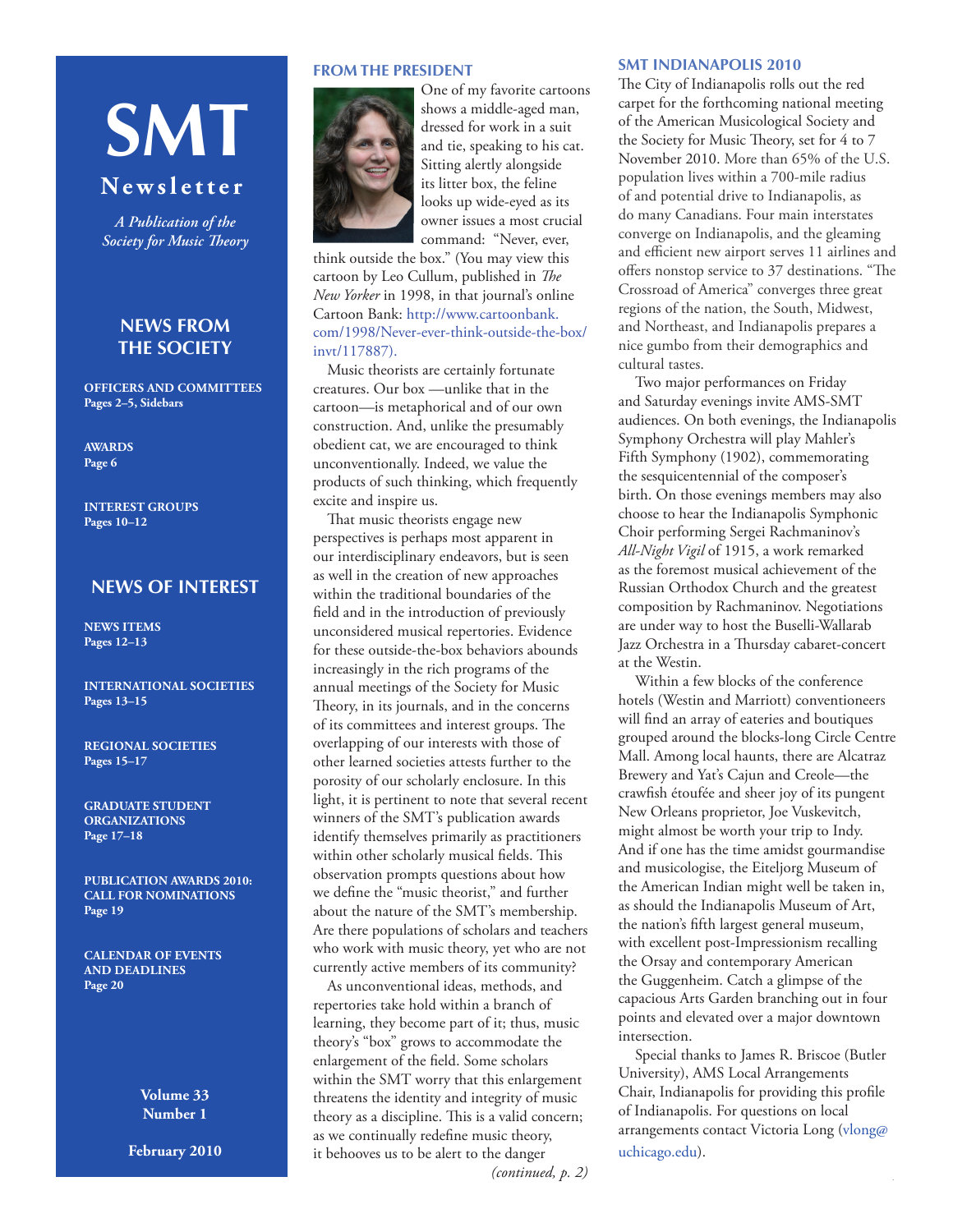# **Society for Music Theory 2010 Executive Board**

#### Lynne Rogers

*President*, 2011 Department of Music William Paterson University 300 Pompton Road Wayne, NJ 07470-2103 [RogersL13@wpunj.edu](mailto:RogersL13@wpunj.edu)

#### Deborah Stein

*Vice President*, 2011 New England Conservatory of Music 290 Huntington Avenue Boston, MA 02115 Deborah.Stein@necmusic.edu

# Mary Arlin

*Secretary,* 2012 School of Music Ithaca College Ithaca, NY 14850-7240 arlin@ithac[a.edu](mailto:arlin@ithaca.edu)

#### David Smyth

*Treasurer*, 2010 School of Music Louisiana State University Baton Rouge, LA 70803-2504 [dsmyth@lsu.edu](mailto:dsmyth@lsu.edu)

# Victoria Long *Executive Director* (ex officio) [vlong@uchicago.edu](mailto:vlong@uchicago.edu)

Brian Alegant, 2010 Oberlin Conservatory of Music Dora Hanninen, 2010 University of Maryland Michael Klein, 2011 Temple University Ramon Satyendra, 2011 University of Michigan Daphne Leong, 2012 University of Colorado at Boulder Elizabeth H. Margulis, 2012 University of Arkansas

of diluting it. An increase in the breadth of the field is more likely to carry benefit and meaning if accompanied by our trademark depth and rigor. At the same time, however, the discipline may suffer stagnation if the consciousness of potential risk causes us to reject valid areas of inquiry. After all, the permeability of the discipline's boundaries benefits not only those who wish to cross them, but also our colleagues who work by choice within them. Even mere acquaintance with out-of-the-box possibilities may trigger heightened awareness and subsequent reevaluation of assumptions that form the bases of judgments.

Some members of the SMT have also conveyed apprehension that music theory's expansion will produce a Balkanization of our scholarly community. It may well be that in recent years members of the SMT have needed to apply more effort in order to meet and interact with colleagues outside their areas of specialization. An excellent way to achieve such relationships—a way to acquire a glow of virtue while receiving both social and intellectual benefits—is to become more involved in the Society. And, I'd be happy to help you do so.

For those of us who teach, unconventional thinking also has an important place in our classrooms. The most obvious applications involve the incorporation of new pedagogical techniques and repertories. Not so obvious, but equally important, is the role of such thought in our daily classroom interactions. For example, it is often easy to allow the classroom dynamic to revolve around the most outspoken students, who may be perceived almost automatically as the most intelligent and creative in a course. Thinking outside the received traditions of interpreting classroom behavior may help us to understand that the reticence of some less outgoing students is symptomatic not of an absence of intelligence, interest, or imagination, but rather of a different cultural background. To recognize and foster such students often rewards the entire class. And, as those responsible for preparing the future of our field, we might note that even the most basic core course in music theory can be fertile ground for cultivating our next and –we hope– most diverse generation of music theorists.

\* \* \* \* \* \*

Before closing, I wish to express my gratitude toward at least some of those whose efforts in 2009 enriched the SMT. As president, Justin London contributed significantly to the Society; his many accomplishments at this post are only the most recent in his long legacy of service to the SMT. I appreciate, too, how generously he gave of his time and knowledge to help prepare me for assuming this office. I extend sincere thanks as well to those who completed their terms on the Executive Board—Vice President Jane Piper Clendinning and Members-at-Large Yayoi Uno Everett and Poundie Burstein—and to all who completed their terms on editorial boards and committees. Special gratitude goes to those chairs who rotated off after the 2009 meeting: Maureen Carr (Professional Development), David Gagné (Publication Awards), Nancy Rao (Nominating), and Brenda Ravenscroft (Committee on the Status of Women).

The success of the Montréal meeting depended upon many people. I extend my thanks to all of them, but am especially grateful to Christoph Neidhöfer, Local Arrangements Chair; Don McLean, Dean of the Schulich School of Music at McGill University; the 2009 Program Committee and its chair, Peter Schubert; and Victoria Long, Executive Director of the SMT. Recognition must also be given to Wayne Alpern, whose quintessentially outsidethe-box thinking produced the Graduate Student Workshop Program (GSWP), and whose work as its Administrative Director is instrumental in giving eye-opening experiences to the Society's graduate students year after year. Although Wayne's service to the GSWP is well known, few of the SMT's members are likely to be aware that he has also provided substantial funding for the Program; for this, too, the Society is deeply grateful.

Bravos and sincere thanks go to Joe Kraus for his skillful and elegant editorship of volumes 30 (2007) through 32 (2009) of the SMT Newsletter. I am grateful to SMT secretary Mary Arlin, who, even while up to her eyeballs transcribing hours of notes from the 2009 meetings of the Executive Board, stepped in to serve as Interim Newsletter Editor for this issue. Lastly, I thank all of those who responded so enthusiastically to my call at the 2009 business meeting for ideas, comments, and volunteers. Please e-mail me and add your name to this list of exceptional music theorists (RogersL13@wpunj.edu).

—Lynne Rogers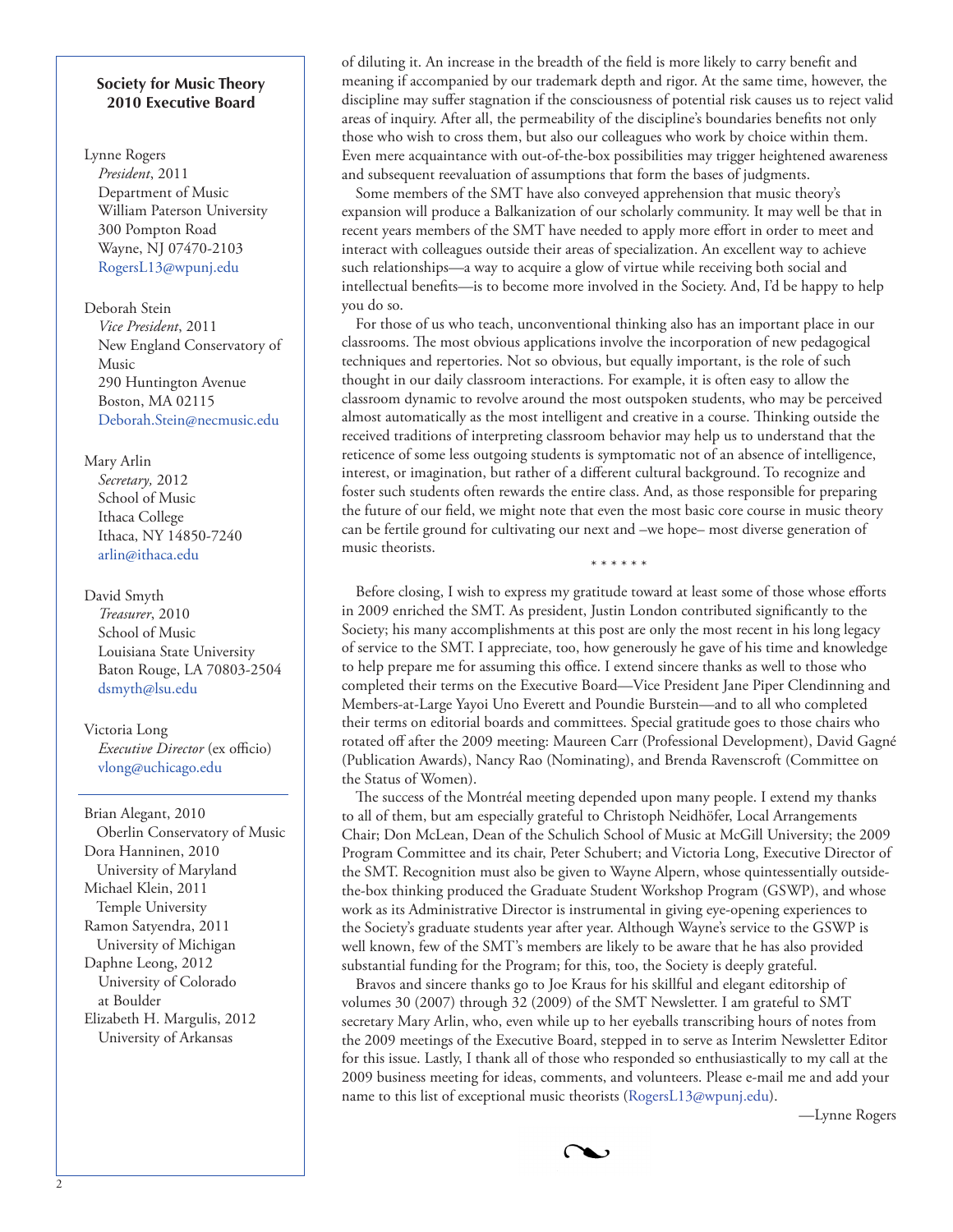# **ACTIONS OF THE EXECUTIVE BOARD**

Since the publication of the August 2009 Newsletter, the Executive Board has approved the following motions:



- 1. to have electronic-only voting effective with the 2010 elections; 2. to endorse the Ad-hoc Sustainability Committee's statement on sustainability:
	- The Society of Music Theory endorses the principle of sustainability in its use of the earth's resources. The Society therefore commits itself to minimizing the enviromental impact of its meetings and other activities, by reducing or off-setting travel, and by conserving natural resources insofar as possible;
- 3.to approve the minutes of the 2008 Executive Board meeting in Nashville;
- 4. to accept the Treasurer's Report for fiscal year 2008;
- 5. to add three new lines item to the 2010
	- a. \$1000 for Presidential expenses;
	- b. restore \$3000 to defray the SMT officers' travel and accommodation expenses to the annual meeting;
	- c. \$3000 for a biennial planning retreat for the officers with the accountants and lawyers;
- 6. to approve the conference subventions recommended by the Publications Subvention Committee;
- 7. to increase the annual budget for Publications Subvention from \$3000 to \$4000;
- 8. to allocate \$5000 from the SMT-25 Fund for publicity for the Summer 2010 Workshops in Music Theory Pedagogy at the University of Massachusetts at Amherst;
- 9. to allocate the final disbursement of funds from SMT-25 to Publications Subvention;
- 10.to approve a 3% raise for 2010 for the Executive Director;
- 11.to accept the recommendations of the Awards Committee for the annual publication awards;
- 12.to adopt the projected 2010 budget.

—Mary I. Arlin, Secretary

# **SMT NOMINATIONS**

SMT officials who will be elected in the 2010 election include (1) President-Elect, (2) Treasurer, and (3) two Members-at-Large of the Executive Board. The Nominating Committee (Rebecca Jemian, chair; Michael Buchler, Cynthia Folio, Steven Laitz, and Jeffrey Perry) will select the candidates for President-Elect and the Members-at-Large; the committee encourages SMT members to submit nominations for these positions. To do so, please contact Rebecca Jemian (rjemian@ithaca.edu). Self-nominations are perfectly acceptable. The deadline for all nominations is 1 March 2010.

# **FROM THE VICE PRESIDENT**



The office of the Vice-President has several assigned duties, including serving as the liaison between the Society and Special Interest Groups (SIGs) and Regional and International Music Theory Societies and overseeing the SMT Publication Subvention Grants and SMT-25 Conference Grants.

I am pleased to report that the many Special Interest Group meetings at the SMT National Meeting Fall 2009 seemed to generate much enthusiasm, especially among pre-tenure faculty and graduate student members of the Society, and most SIG meetings that I was able to

visit were well attended. I encourage the post-tenure members of the Society to stay involved in the groups relevant to their areas of research, even if the meeting times overlap with other conference opportunities. The SIGs are at their strongest if music theorists at all levels are engaged and participating in strengthening research and training in areas of their expertise.

Elsewhere in this Newsletter you will find a listing of the many Regional and Student Conferences to be held this spring. These events provide a great opportunity for collegial interaction with faculty and students in your region, and often provide a "sneak peek" at the work of promising younger scholars or new research by more established scholars.

# **Society for Music Theory 2010 Committees**

#### **Publications Committee**

Dan Harrison, chair Dave Headlam Severine Neff Joel Phillips Ramon Satyendra Matthew Shaftel

#### **2010 Program Committee**

Hali Fieldman, chair Byron Almén Jonathan Dunsby Morwaread Farbood Joti Rockwell Lynne Rogers, ex officio Frank Samaratto

#### **2010 Nominating Committee**

Rebecca Jemian, chair Michael Buchler Cynthia Folio Steven Laitz Jeffrey Perry

# **Publication Awards Committee**

Keith Waters, chair David Carson Berry Karl Braunschweig David Clampitt David Bernstein Suzannah Clark

# **Committee on the Status of Women**

Patricia Hall, chair Robin Attas Janet Schmalfeldt Jennifer Bain Gabe Fankhauser YouYoung Kang Catherine Nolan Ron Rodman

# **Committee on Diversity**

Philip Ewell, chair Tomoko Deguchi Marianne Kielian-Gilbert Sumanth Gopinath Roger Grant Irna Priore Deborah Rohr Alex Sanchez-Behar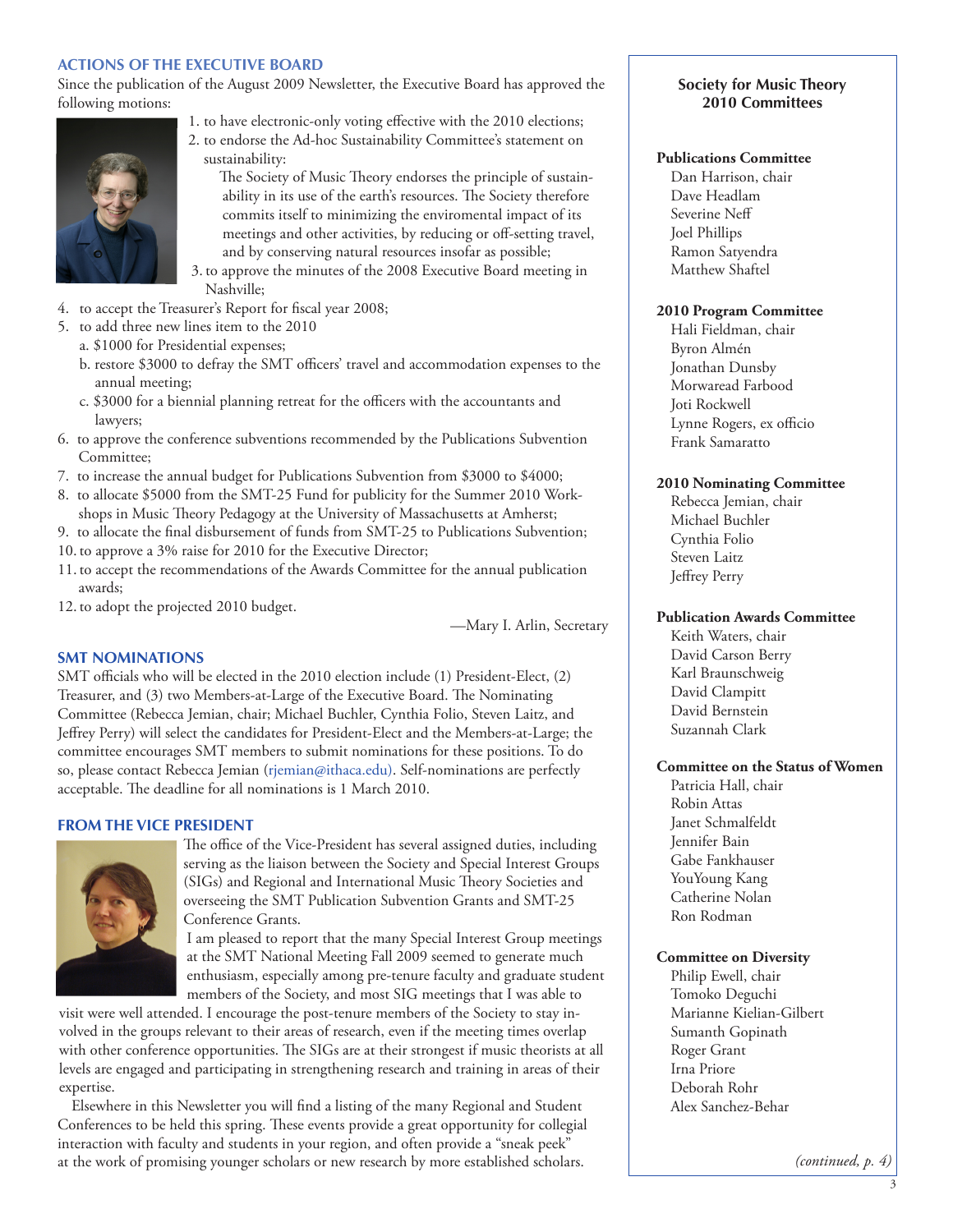# **Society for Music Theory 2010 Committees, continued**

#### **Professional Dev. Comm.**

Patrick McCreless, chair Sean Atkinson Deborah Burton Anne Marie de Zeeuw Matthew McDonald Matt Steinbron Jan Miyake Alfred Cramer Johanna Devaney Alan Street

# **IT/Networking Committee**

Dave Headlam, chair Daniel Harrison Scott Spiegelberg Matthew Shaftel Brent Yorgason Bob Kosovsky Stefan Honisch Tuukka Ilomaki Stephanie Lind Marlon Feld Ève Poudrier

#### **Publication Subventions Comm.**

Deborah Stein, chair Dan Harrison Graham C. Hunt Michael Klein Shaugn O'Donnell

#### **Editors**

Severine Neff, Editor *Music Theory Spectrum* Janna Saslaw, Reviews Editor *Music Theory Spectrum* Letitia Glozer, Assistant Editor *Music Theory Spectrum*  Matthew Shaftel, Editor *Music Theory Online* Gretchen Foley, Reviews Editor *Music Theory Online* Mary I. Arlin, Interim Editor *SMT Newsletter*

# *Music Theory Spectrum*

**Editorial Board** Lee Blasius Mark Butler Anne Danielson Zohar Eitan Rachel Wells Hall Áine Heneghan Graham Hunt Jeannie Guerrero Elizabeth Eva Leach

*(continued, p. 5)*

Some of the Regional and Student Conferences will also have a keynote address, workshops, banquets, or other special events. I encourage all members of SMT to be an active participant in your regional conference and to visit regional events in other parts of the country when possible.

The 2009 Publication Subventions Committee, consisting of Yayoi Uno Everett, Daniel Harrison, Graham Hunt, Shaugn O'Donnell, and Jane Piper Clendinning (chair), reviewed four applications for subvention that were sent prior to the 15 September 2009 deadline. We recommended to the board that two applications be awarded subventions from the funds available to be distributed this round, and the committee's recommendations were approved. Congratulations to Michael Puri, Assistant Professor of Music Theory at the University of Virginia, who has received a Publication Subvention grant of \$500 toward the cost of preparing musical examples for his forthcoming book *Decadent Dialectics: Memory, Sublimation, and Desire in the Music of Maurice Ravel* (Oxford University Press, 2010) and to Mark Spicer, Associate Professor of Music Theory and Analysis at Hunter College and the Graduate Center of the City University of New York, and John Covach, Professor of Music Theory at the University of Rochester and the Eastman School of Music, who have received a Publication Subvention grant of \$1000 toward the cost of the preparation of musical examples, copyright permission fees, and preparation of an index for their forthcoming book, *Sounding Out Pop: Analytical Essays in Popular Music* (University of Michigan Press, 2010). Applications for the SMT Publication Subventions may be submitted at any time; information regarding the application procedure and guidelines for applications are available on the SMT Web site: http://societymusictheory.org/grants/subventions.

Upon the recommendation of the SMT-25 proposal review committee, the Executive Board voted to provide a \$5000 subvention for the Workshop in Music Theory Pedagogy at the University of Massachusetts Amherst 14–18 June 2010, directed by Gary Karpinski. The faculty for the upcoming workshop includes David Butler (Ohio State University), David Gagné (City University of New York), Stefan Kostka (University of Texas), and Michael Rogers (University of Oklahoma). For more information about these workshops see the Web site: [http://www.umass.edu/music/summer.php.](http://www.umass.edu/music/summer.php) This funding from the Society should provide ongoing support for this biennial workshop, which provides professional development opportunities for our members.

As my term ended at the SMT meeting in November 2009, Deborah Stein, Professor of Music Theory at the New England Conservatory of Music, will be assuming the Vice President's duties, and I wish her well. I have enjoyed working with all of you, and look forward to seeing you at future national and regional music theory events.

—Jane Piper Clendinning

#### **PUBLICATIONS COMMITTEE**

2009 saw us moving closer to the digital frontier. Our Newsletter is now an online-only publication, which has allowed it to escape from limits on page and use of color. We are grateful to Joseph Kraus for managing the transition so expertly, and thank him for his excellent service as Newsletter Editor. Editing this issue is Mary Arlin, a former editor who graciously agreed to fill in before Joel Phillips takes over at the next issue. (More information about Joel appears below.) The Newsletter will continue to develop as an electronic publication, with its traditional, semi-annual issues complemented by more frequently updated pieces such as job announcements, conference announcements, etc. that now typically appear on the *MTO* homepage. The SMT Web site will thus become more like a publication, and the Publications Committee will be working with the Networking Committee on joint oversight of our electronic publications.

New digital possibilities are opening up for *Spectrum* as well. Although the print version of the journal—in its new  $8\frac{1}{2} \times 11$  format—will continue to be offered to all members and subscribers for the foreseeable future, UC Press has entered into an agreement with JSTOR to make current issues available electronically on that widely used site. In addition to implementing an appropriate subscription firewall, JSTOR and UC Press will be offering multimedia features that have long been a part of *MTO*. This convergence of content-type poses something of a problem for the society, as we may increasingly find ourselves publishing two scholarly journals that are minimally differentiated. As part of our interest in keeping sharp the differences between *Spectrum* and *MTO*, we are encouraging the two journals to commission different kinds of book reviews; *Spectrum* is the best place for the longer review-essay, possibly with a response, while *MTO* can focus on shorter reviews.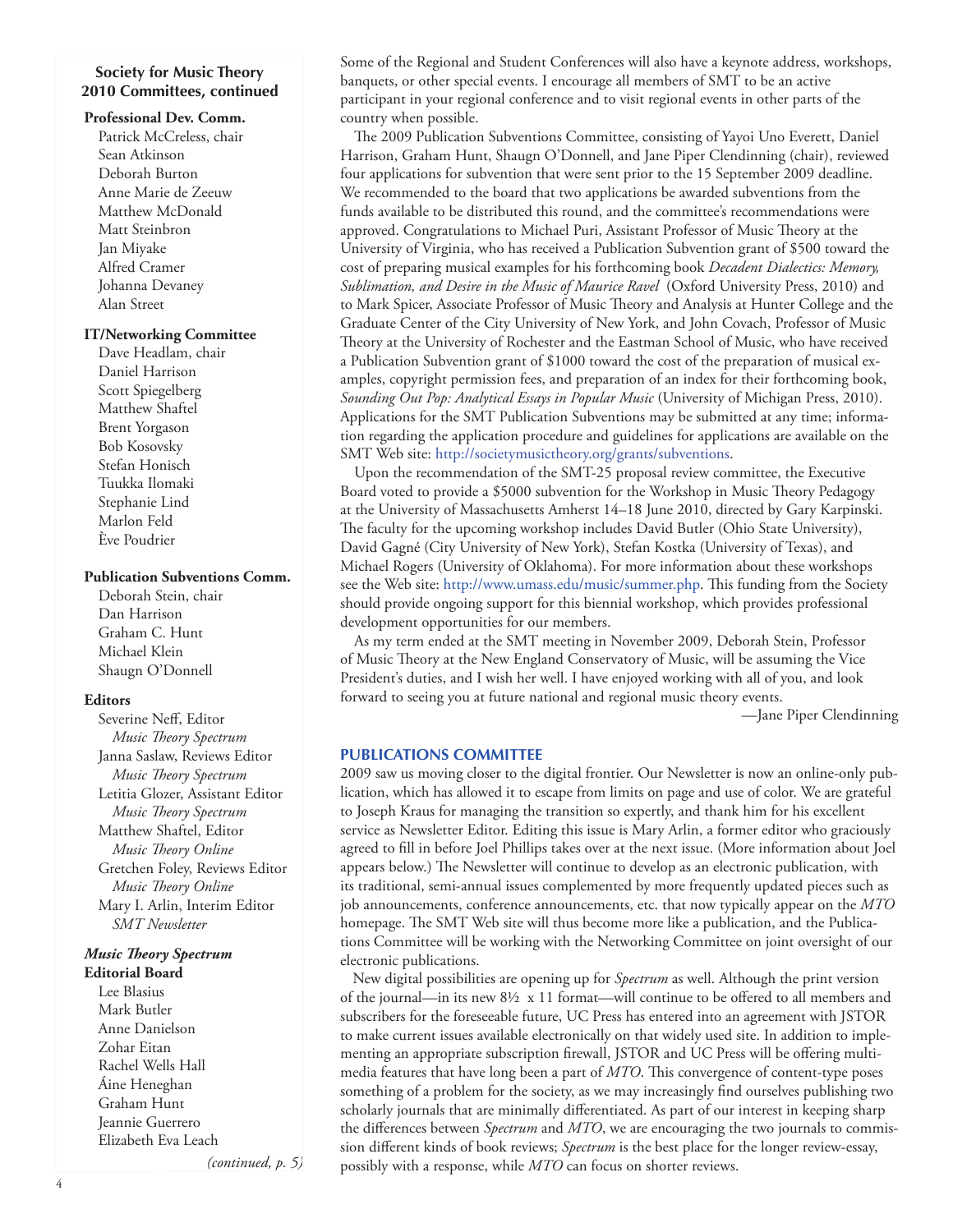Both journals continue to be highly selective, with acceptance rates hovering around 20%. In the case of *Spectrum,* this rate might be discouragingly low, in the sense that some may not like the odds of acceptance and are sending their work elsewhere. As a result, we are considering UC Press's idea to increase the publication rate of *Spectrum* to thrice yearly. While this may create more opportunities to publish fine work, it would also add to the already heavy work of the editors and editorial board. During the coming year, the Publications Committee will continue to discuss this idea (and possible solutions to the workload problem) as well as monitoring changes to the Newsletter and website and preventing mission overlap of *MTO* and *Spectrum*.

—Dan Harrison

# **NEW NEWSLETTER EDITOR**

Joel Phillips, Professor of Composition and Music Theory at Westminster Choir College of Rider University, has received awards in the G. Schirmer Young Americans Choral Competition, Ithaca College Choral Competition, and Vincent Brown Silliman Anthem Award, as well as from both ASCAP and BMI. Phillips has been composer-in-residence for the New Music Festivals at Drake University and Plymouth State University; he was Composer of the Year for the New Jersey Chapter of MTNA and was a featured artist in the New Jersey Young Composer's Festival. Phillips's works are published by G. Schirmer, Inc., Transcontinental Music Publications, GIA, and Mark Foster Music (Shawnee Press).



Joel Phillips

A member of the editorial review board of the *Journal of Music Theory Pedagogy,* Phillips served for five years as Chief Faculty Consultant for the Advanced Placement Examination in Music Theory. His two-volume textbook, *The Musician's Guide to Aural Skills,* coauthored by Jane Clendinning and Elizabeth West Marvin, is published by W. W. Norton and Company. Their new textbook, *The Musician's Guide to Fundamentals,* is forthcoming from W. W. Norton and Company.

#### **COMMITTEE ON DIVERSITY**

The SMT Committee on Diversity seeks to promote diversity—of race and ethnicity, culture, values, and points of view—within the society. To this end, the committee fosters thought on and provides support for: an environment supportive of racially and ethnically diverse communities within the society, the production of knowledge from distinctive viewpoints, the recruitment and training of minority graduate students, and the study of music from underrepresented groups.

One of the most visible functions of the DC over the years has been the administration of two travel-grant programs designed to help defray the cost of attending the SMT annual meeting: ethnic-minority grants and grants for scholars residing outside of the U.S. and Canada. This year we awarded seven such grants, two international (Miwako Hibi and Anne Hyland) and four ethnic-minority (Ives Chor, Fiona Chow, Diego Cubero, Soo Hyung Park, and Alvin Yu).

With regard to our relatively new Local Outreach Initiative, our committee contacted local and nearby institutions in an attempt to locate students from minority groups to encourage attendance at the SMT meeting in Montréal. This initiative offers opportunities to minority students from these institutions such as discussion sessions with other minorities in the field, in addition to free conference registration and a one-year gratis membership in the society. This year, we identified one graduate student from the Conservatoire de Musique de Montréal who was able to take advantage of our initiative. We look forward to continuing this effort in Indianapolis.

If anyone wishes to become more involved with issues of diversity in our society, please don't hesitate to contact me at [pewell@hunter.cuny.edu](mailto:pewell@hunter.cuny.edu) or 212.396.6253 (w). We on the committee welcome all inquiries.

—Philip Ewell

#### **NETWORKING COMMITTEE**

As part of the charge when I began as chair of the Networking Committee about a year ago, we moved the society's web presence from the theory server in Austin Texas, where it was housed by Austin IT and administered by Richard Plotkin and the previous chair of the Networking Committee, Larry Zbikowski, to a hosting service called Dreamhost.

#### **Society for Music Theory 2010 Committees, continued**

Judy Lochhead Michiel Schuijer Michael Steege Dmitri Tymoczko

#### *Music Theory Online* **Editorial Board**

Nicole Biamonte Karen Bottge Matthew Butterfield Guy Capuzzo Mark Anson-Cartwright Jonathan Kochavi Yonatan Malin Peter Martens Shaugn O'Donnell Deborah Rifkin Steven Rings

#### **Local Arrangements**

Indianapolis (2010) Victoria Long [vlong@uchicago.edu](mailto:vlong@uchicago.edu)

#### **Disability Issues (Ad hoc)**

Jeff Gillespie, chair Poundie Burstein Allen Gimbel John Kochavi Ciro Scotto

#### **Graduate Student Workshop Program Committee (A Subcommittee of the 2010**

**Program Committee)** Wayne Alpern (Admin. Director) Brian Alegant Hali Fieldman Lynne Rogers, ex officio

# **Sustainability (Ad hoc)**

Yonatan Malin, chair Jill Brasky Dora Hanninen Bruce Quaglia Anton Vishio

#### **Contacting the Society**

Society for Music Theory Victoria Long, Executive Director University of Chicago Department of Music  $1010$  East $59^{\rm th}$  Street Chicago, IL 60637 773.834.3821 [vlong@uchicago.edu](mailto:vlong@uchicago.edu)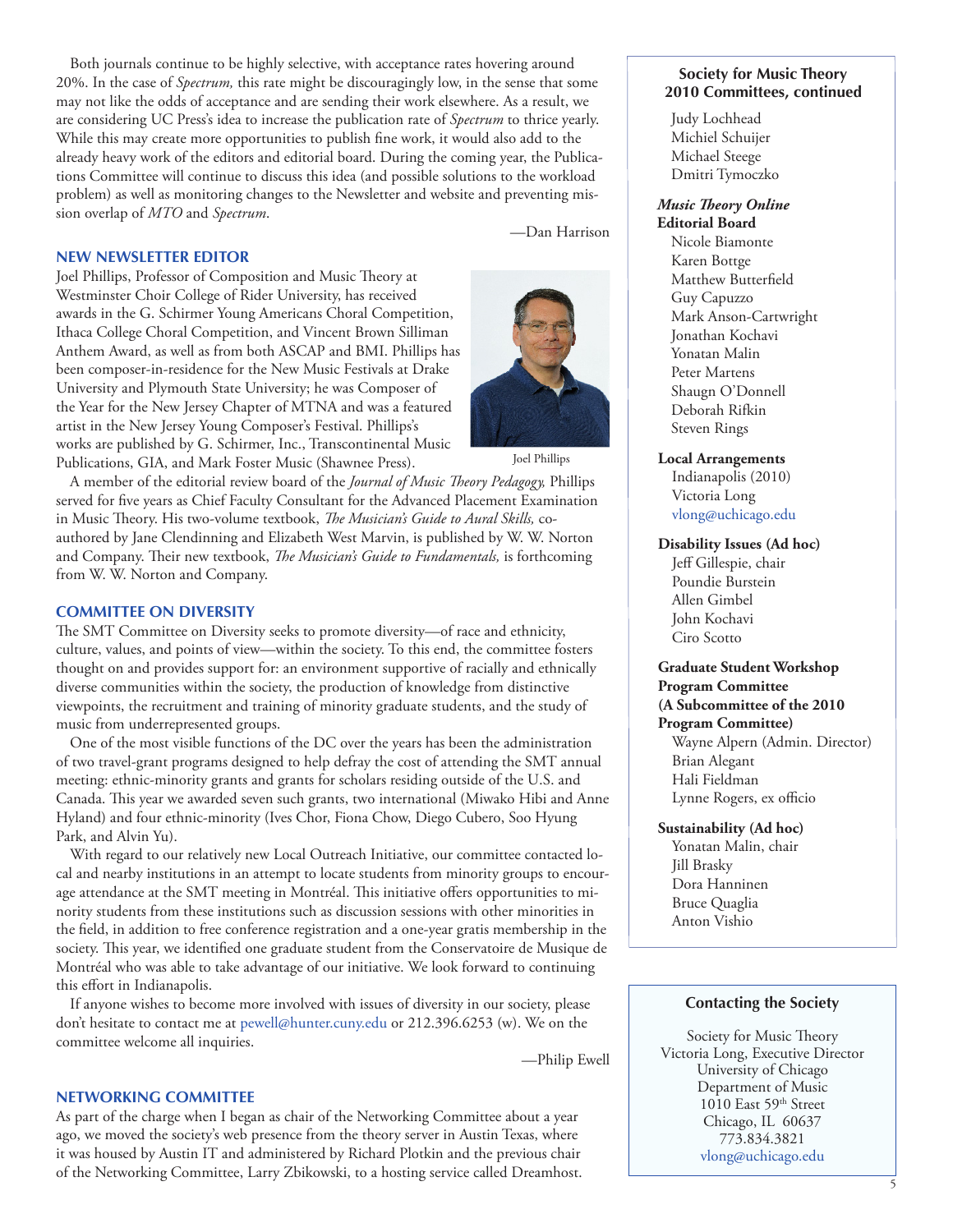<span id="page-5-0"></span>We have the domains (societymusictheory.org, musictheory. org) registered at Network Solutions, but the site is housed at Dreamhost. President Justin London had hired Sean Hayford O'Leary to set up the new site, which he partially completed, in consultation with Vicky Long, when I instituted the move of the site. Sean stayed on to help get things going before completing his part in the project. *MTO* moved to the new site through the efforts of Brent Yorgason with help from Matt Shaftel and the Networking Committee. Scott Spiegelberg, who took over from Leigh VanHandel as Webmaster, has been helping me with some programming and setting up of the site on Dreamhost.

When it was proposed that the conference registration and online voting take place on the SMT Web site, I created programs that accomplished these tasks, with input from Mary Arlin (voting) and Vicky Long (registration). The site also has information on users on an "SMT info page." Creating the programs and information for these pages has been quite timeconsuming, and there have been a few glitches that have required some backtracking.

I have begun working with Stefan Honsich on usability and accessibility issues on the site to make it accessible to all users as soon as possible. Part of the planning in the move of the server included revamping the *MTO* site to move some materials to the main site, and to reconcile the two site designs. *MTO* has done a redesign, and we are working on a user case study to determine our needs for the main site. We will contract out the redesign.

On Dreamhost, we have free access to e-mail and to discussion and announcement lists. A number of lists have been set up and are moderated by Bob Kosovksy (smt-talk, mto-talk), the Pop-analysis group, and myself. We maintain a domain name (free with Dreamhost) that has largely been set up as a complete mirror/backup site to the original, which we can use if the main site goes down.

The Austin server was sent to me at Eastman. I have plans to remove all the existing information and burn it to DVD for the society archives, before converting the server into a theory online resources' site, which will be somewhat experimental. I will have some local help at Rochester to work with the server.

In conjunction with President Lynne Rogers and Treasurer Dave Smyth, we are exploring options for the structure of our Web site. I have some potential help at the University of Rochester, and Tuukka Illomaki has been working on some features. The goals for 2010 are to create interfaces for users and add some services, and in particular, develop an interface for our Executive Director, Vicky Long.

My thanks to Per Broman and Gavin Chuck for their service on the committee as they end their terms, and for the service of continuing members of the committee: Stefan Honisch, Stephanie Lind, Tuukka Ilomaki, and Scott Spiegelberg. Special thanks go to Bob Kosovsky for all his work with smt-talk and smt-announce, and to Eric Isaacson and John Roeder for their sage advice. Finally, I welcome Marlon Feld and Ève Poudrier to the committee.

—Dave Headlam

# **2009 Publication Awards**

The winners of the 2009 SMT Publication Awards were announced at the Society's annual business meeting in Montréal, Canada in October 2009.

 The **Wallace Berry Award,** recognizing a distinguished book in music theory, was presented to Robert Gjerdingen for the book *Music in the Galant Style,* published by Oxford University Press in 2007. This elegantly produced book develops a fresh and fecund view of those eighteenth-century composers working in the galant idiom, presenting them as prosperous civil servants, charged with producing fashionable music for their patrons. By focusing on the compositional practices of the time, the author answers the vexing question of how composers managed to produce so much music so quickly, in a multitude of genres and without sacrific-



Robert Gjerdingen

ing taste. These composers (mostly Italian-born or -trained) had been schooled in a form of improvisation that enabled them to extemporize complete pieces from single bass lines. By investigating the repertory of musical gestures and phrases on which these composers improvised, the author is able to uncover a small number of voice-leading schema that serve as the fundamental building blocks of galant composition. For each schema, the author outlines its characteristic melodic, contrapuntal, harmonic, and metric features, enabling us to understand how together they can be used to model and easily replicate characteristic galant idioms.

The **Outstanding Publication Award** was presented to Ian Quinn for his articles "General Equal-Tempered Harmony (Introduction and Part I)," published in *Perspectives of New Music*  44/2 (2006), and "General Equal-Tempered Harmony: Parts II

and III," published in *Perspectives of New Music* 45/1 (2007). Although the article was divided and appeared in two successive years, the 2007 study was a continuation of that published in 2006, i.e., an article published in multiple parts. The study characterizes *chord quality* in twelve-note equal temperament, and that thereby cuts a clear path through the swamp of similarity relations. Elaborating upon cryptic remarks by David Lewin in his first publications, the author produces for the music theory



Ian Quinn

community the implications of the Discrete Fourier Transform, while keeping the mathematics off-stage. The result is an exposition that is eminently accessible, with language and graphic representations that preserve the subtle inflections of the author's argument. The notion of distance introduced here has already been highly influential for recent work in musical geometry; this article thus initiates a foundational re-conceptualization of the space of pitch-class sets.

The **Emerging Scholar Award**, given for a book or article by an author in an early stage of his or her career, recognized Scott

Murphy for his article "On Metre in the Rondo of Brahm's Op. 25," published in *Music Analysis* 26.3 (2007). This article is notable for its insightful theoretical work into spatial representations of changing metric hierarchies in the music of Brahms. Through a skillful analysis of hypermeter in the rondo of Brahms's G-minor Piano Quartet, Op. 25, the author moves beyond the pitch-time analogy explored in earlier work by Lewin and Cohn and proposes an independent validity for tonic, dominant,



Scott Murphy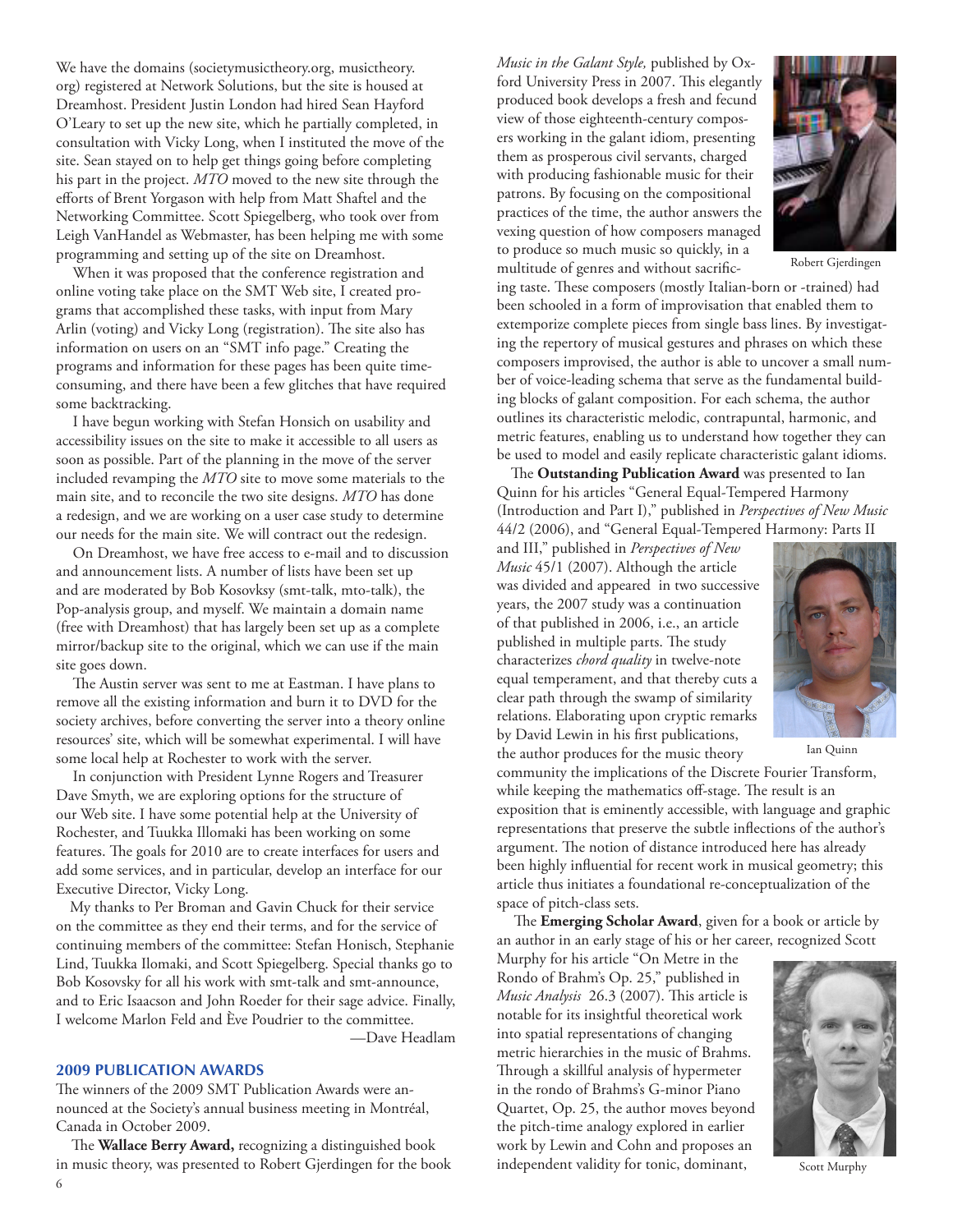and subdominant metric functions within a given work. This becomes possible when we distinguish "rhetorical" compositional functions from "logical" pre-compositional ones, and therefore can be widely applied beyond this single case. Notable is the author's attention to the immediate listening experience as he guides us to hear the subtle metric shifts of the composition as intervallic proportions.

Members of the 2009 Publications Committee were David Gagné (chair), David Carson Berry, Karl Braunschweig, David Clampitt, Deborah Stein, and Keith Waters.

—David Gagné

# **COMMITTEE ON THE STATUS OF WOMEN**

At the SMT Annual Meeting in Montréal, the Committee on the Status of Women honored theorist Janet Schmalfeldt with a session celebrating her research. Speakers focused on Schmalfeldt's assessment of the idea of form as "the process of becoming," as manifested in sonata forms by Haydn, Brahms, and Dvořák (Carissa Reddick, University of Oklahoma), in Schubert's Sonata in A Minor, Op. 42 (Mike Lee, Cornell University), and in Beethoven's "Tempest'' Sonata (William E. Caplin, McGill University, and James Hepokoski, Yale University). In addition to responding to each paper and providing performance demonstrations, Schmalfeldt discussed new material from her forthcoming book on formal processes in early nineteenth-century music, to be published by Oxford University Press.

For the 2010 Annual Meeting in Indianapolis, we are planning a session focusing on the analysis of music by women composers. In addition to invited speakers Joseph Straus (Graduate Center, CUNY) and Brenda Ravenscroft (Queen's University, Kingston), there will be papers selected through a call. Sound files, analyses, and other data from the papers will be posted on the CSW Web site prior to the conference, to encourage audience discussion.

The CSW sincerely thanks Brenda Ravenscroft for her three years of dedicated service as chair. We also thank outgoing members Áine Heneghan, liaison for both the Diversity Committee and the Committee for Professional Development, as well as Harald Krebs and Deborah Stein, who have made invaluable contributions to the CSW during their terms. We heartily welcome three new members: Catherine Nolan, who will serve as the liaison to the Committee for Professional Development; Ron Rodman, who will serve as the liaison to the Diversity Committee; and YouYoung Kang.

—Patricia Zhall

#### **COMMITTEE ON PROFESSIONAL DEVELOPMENT**

At the recent meeting of the Society of Music Theory in Montréal, the SMT Committee on Professional Development, in collaboration with the SMT Theory Pedagogy Special Interest Group, presented a Special Session on "The Teaching Component of the Job Interview." The session was designed to help graduate students prepare for job interviews by giving them an opportunity to showcase their philosophy of teaching through a twentyminute teaching-demonstration on a topic of their choice to a group of invited students from McGill University. The following winners were chosen by members of a sub-committee consisting of members of the PDC (Anne Marie De Zeeuw and Maureen Carr) and the Pedagogy Group (Gary Karpinski and Elizabeth Smith).

- Sara Bakker (Indiana University), "Teaching Ternary Forms"
- Matthew Steinbron (Louisiana State University) "Introduction

# **Society for Music Theory Abbreviated Statement of Revenues, Expenditures, and Account Balances Calendar Year 2008**

#### **Revenues**

| University of California Press             | \$38,191.88 |
|--------------------------------------------|-------------|
| Memberships                                | 56,945.45   |
| Proceeds (2007 Baltimore meeting)          | 10,322.52   |
| Donations (collected at Nashville meeting) | 1,115.00    |
| Interest and miscellaneous income          | 2,500.63    |
| Total Income                               | 109,075.48  |

#### **Expenditures**

| Executive Director (salary and benefits)               | \$39,543.30  |  |
|--------------------------------------------------------|--------------|--|
|                                                        |              |  |
| Executive Director (reimbursable expenses)             | 687.83       |  |
| Treasurer's Office (taxes, accountant fees, insurance) |              |  |
|                                                        | 2,713.74     |  |
| Secretary's Office (ballots, copies, postage)          | 1,074.64     |  |
| Dues and Contributions (RILM, ACLS, NHA)               | 3,136.00     |  |
| Newsletter                                             | 6,169.65     |  |
| Music Theory Online (vols. 13.4, 14.1-14.3)            | 4,449.00     |  |
| Program Committee (reimbursable expenses)              | 3,759.49     |  |
| Graduate Student Workshops (honoraria, expenses)*      |              |  |
|                                                        | 4,147.22     |  |
| Travel Awards (International and Diversity)            | 2,645.00     |  |
| Plenary Session Speaker (reimbursable expenses)        | 932.61       |  |
| <b>Publication Awards</b>                              | 750.00       |  |
| <b>Publication Subventions</b>                         | 3,000.00     |  |
| SMT-25 Subvention (Canadian Bartók                     |              |  |
| Conference)                                            | 4,968.38     |  |
| <b>Total Expenditures</b>                              | 77,976.86    |  |
| Net Gain (Revenues minus Expenditures)                 | \$31,098.62  |  |
| Total Funds on Hand 12/31/08**                         | \$146,642.91 |  |

\*Covered in part by a \$3000 donation received in 2007 \*\*Total will be reduced by \$775 when three outstanding checks clear

Full accounting report available on request from David Smyth, SMT Treasurer

#### **SMT Online Addresses**

- SMT home page: [www.societymusictheory.org](http://societymusictheory.org/Events/GSWP)
- MTO home page: [www.societymusictheory.org/mto](http://societymusictheory.org/mto)
- List managers: [smt-announce-owner@societymusictheory.org](mailto:smt-announce-owner@societymusictheory.org) [smt-talk-owner@societymusictheory.org](mailto:smt-talk-owner@societymusictheory.org) [mto-list-owner@societymusictheory.org](mailto:mto-list-owner@societymusictheory.org) [mto-talk-owner@societymusictheory.org](mailto:mto-talk-owner@societymusictheory.org)
- System Administrator: [admin@societymusictheory.org](mailto:admin@societymusictheory.org)
- Web Manager: [spiegelberg@depauw.edu](mailto:spiegelberg@depauw.edu)
- Online Directory: SMT is currently working to develop an online directory.
- To subscribe to any SMT list services, go to the SMT home page or send an e-mail message to the list managers.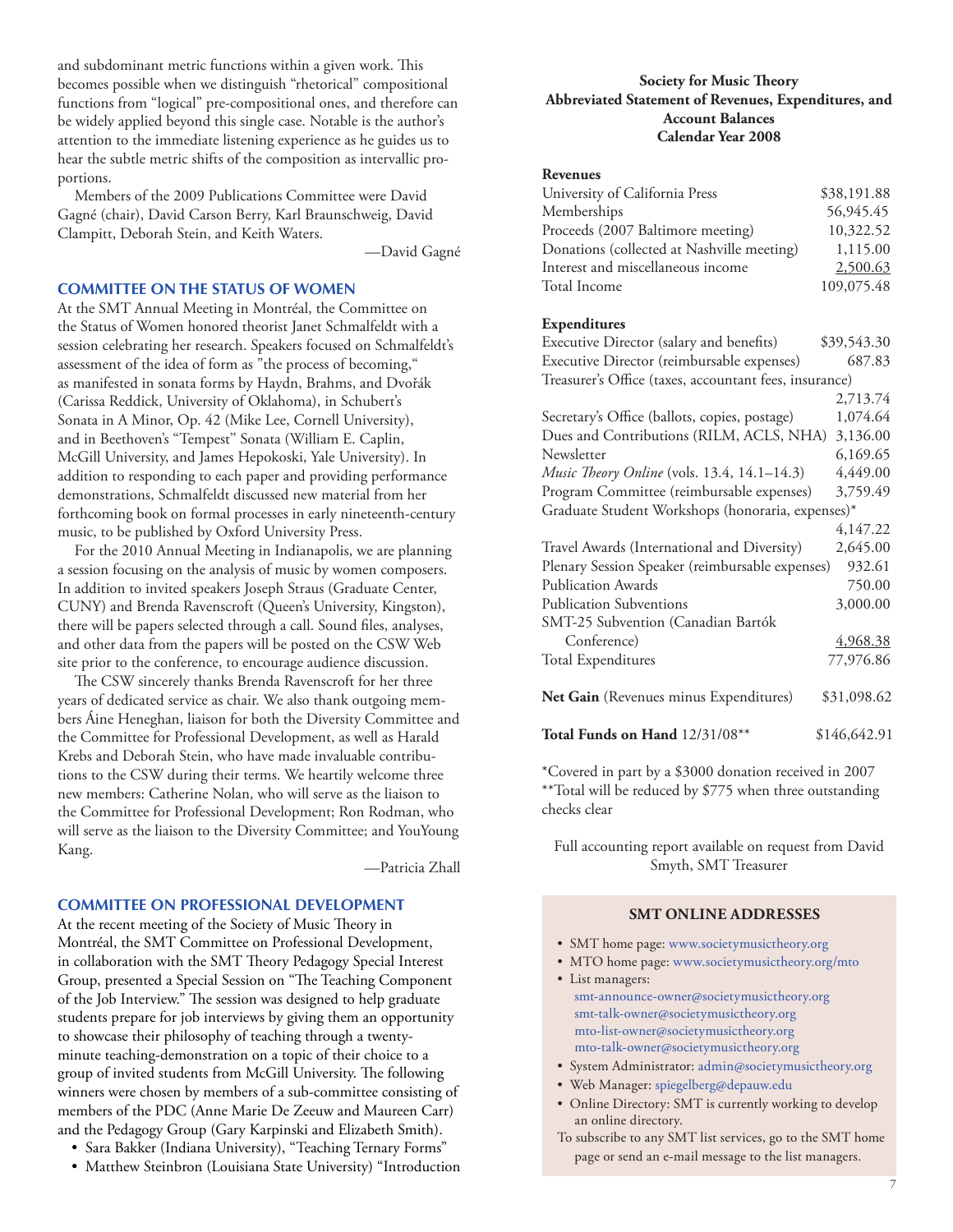of Species Counterpoint"

• Jennifer Weaver (University of North Texas), "Introduction to Secondary Dominants in Major Keys"

A panel of faculty members responded to each of the teaching demonstrations: Ken Stephenson, Professor of Music Theory, Oklahoma University (a public university with large theory classes); Gary S. Karpinski, Professor of Music Theory, University of Massachusetts –Amherst (a public university with smaller theory classes); Elizabeth W. Marvin, Professor of Music Theory, Eastman School of Music, the University of Rochester (a conservatory). Maureen Carr served as moderator of the session.

In 2010, the special session will focus on tenure. Five speakers will be chosen, each to address one of the following topics: the rationale for tenure and its history in American higher education, legal issues involving tenure, the current status of tenure from the point of view of a senior administrator, strategies for preparing an effective tenure case, and the phenomenon of post-tenure review. The Committee hopes to make this a joint session with AMS, like the session "Publishing in Music Theory and Musicology" at the 2008 meeting in Nashville.

Another CPD initiative that was continued at the Montréal meeting was the Conference Guides program, in which volunteer SMT members with extensive conference-going experience are paired with first-time attendees who have requested a guide to help them make their first SMT meeting a positive one. Patrick McCreless convened a meeting on the first day of the conference, Thursday, 29 October, to introduce guidees to their guides. For the C.V. Review Session on Friday, 30 October, conference attendees who took advantage of this opportunity were asked to bring at least 5 copies of both their current CV and a generic cover letter to this session. The reviewers were Anne Marie de Zeeuw (University of Louisville), chair; Marion Guck (University of Michigan), Joseph Kraus (Florida State University), William Renwick (McMaster University), and Robert Wason (Eastman School of Music).

Over one hundred students attended the Graduate breakfast, hosted by Maureen Carr, on Friday, 30 October from 7:00–9:00 a.m. All undergraduate and graduate students in music theory were invited to attend to meet each other in an informal, collegial atmosphere, and to establish professional contacts with peers from other institutions. Patrick McCreless distributed index cards to gather information and to facilitate the drawing for the "almost complete run" of *Music Theory Spectrum.* Justin London drew the name of the winner —Daisy Tan of the University of Western Ontario. The CPD sponsors a student-listserv, posted on the new SMT student Facebook group, for students and first-year faculty; the listserv is moderated by the student members of the CPD, with assistance from Robert Cook (University of Iowa). The index cards assisted the student members of the Committee, who have invited the attendees as guests on Facebook. Sean Atkinson and Matthew Steinbrun spoke on behalf of the student members of the CPD to explain the benefits of participating on the student-listserv. Robin Attas, student member of the CSW, explained the special mentoring program for female members who wish to submit proposals for regional and/or national meetings. Other student representatives announced upcoming events sponsored by regional societies and Universities. Justin London provided gracious words of welcome. The level of enthusiasm generated by these students was remarkable. To be more inclusive, this event will now be designated "Student Breakfast" rather than "Graduate Student

Breakfast."

Work continues on the SMT Mentoring Program that pairs individuals at all career stages, from those applying to graduate school to senior faculty, with other SMT members who are willing to share their expertise and lend support. The mentoring form is found on the SMT-CPD webpage: [http://societymusictheory.org/](http://societymusictheory.org/administration/committees/pdc) [administration/committees/development/mentoring.](http://societymusictheory.org/administration/committees/pdc) The CPD Web site clarifies for our membership that the CSW also offers a proposal-advising program that provides assistance for female graduate students and junior faculty who are preparing a proposal for the national meeting. Members of this committee include: Deborah Burton (Boston University), chair, and Anne Marie de Zeeuw (University of Louisville).

Matthew McDonald (Northeastern University) continues to work most efficiently in updating our Web page. He has successfully implemented the web forms for the Conference Guides and Mentoring programs. He graciously assists in the formulation of the posting on the SMT-listserv updating the membership on the activities of the CPD. He invited the student participants in the Montréal Special session to submit copies of their teaching philosophies and outlines of their lesson plans for the Web site.

On behalf of the Committee, let me to express appreciation to Robert Cook and Jennifer Sadoff Auerbach for their loyal service over the last three years and to welcome Alfred Cramer, Johanna Devaney, and Alan Street, who have agreed to serve for the next three years. I have enjoyed serving as your chair for the last three years and I send my best wishes to Patrick McCreless who will serve as chair for the next 2 years, to be succeeded by Alfred Cramer for 1 year.

—Maureen Carr and Patrick McCreless

#### **2009 PROGRAM COMMITTEE**

The 2009 Program Committee, consisting of Matthew Bribitzer-Stull, Hali Fieldman, Elizabeth H. Margulis, David Neumeyer, Steve Rings, Peter Schubert (chair) and Justin London (ex officio), met in Chicago 19–22 March. Two standing committees submitted sessions (CSW and Professional Development). Excluding papers in these guaranteed sessions, we received proposals from a total of 254 individuals, of which 192 (75.6%) were by men and 62 (24.4%) by women. Of these, 98 were accepted, of which 77 (78.6%) were by men and 21 (21.4%) by women. The committee selected special sessions and poster sessions (recommending that two paper proposals be presented as posters), and chose the keynote speaker Professor Susan McClary (UCLA). Of the over 70 composers whose names appeared in the proposals, Brahms and Schubert were the big winners with eight appearances each (Schoenberg ran a close third), and the following 20 occurred more than once: Bach, Beethoven, Berio, Bill Evans, Brahms, Bruckner, Carter, Chopin, P. M. Davies, Debussy, Ligeti, Mahler, Messiaen, Ravel, Schoenberg, Schubert, Schumann, Shostakovitch, Stockhausen, and Wagner. Proposal topics that topped the charts were those involving form; jazz, pop, and non-Western music; and narrative. The committee is deeply indebted to Vicky Long for her unfailing and cheerful support and hospitality.

—Peter Schubert

# **HONORARY LIFETIME MEMBERSHIP**

At the end of the awards ceremony at the annual meeting, Justin London had the honor and pleasure of presenting Sarah Fuller with a Lifetime Membership in SMT, in honor and recognition of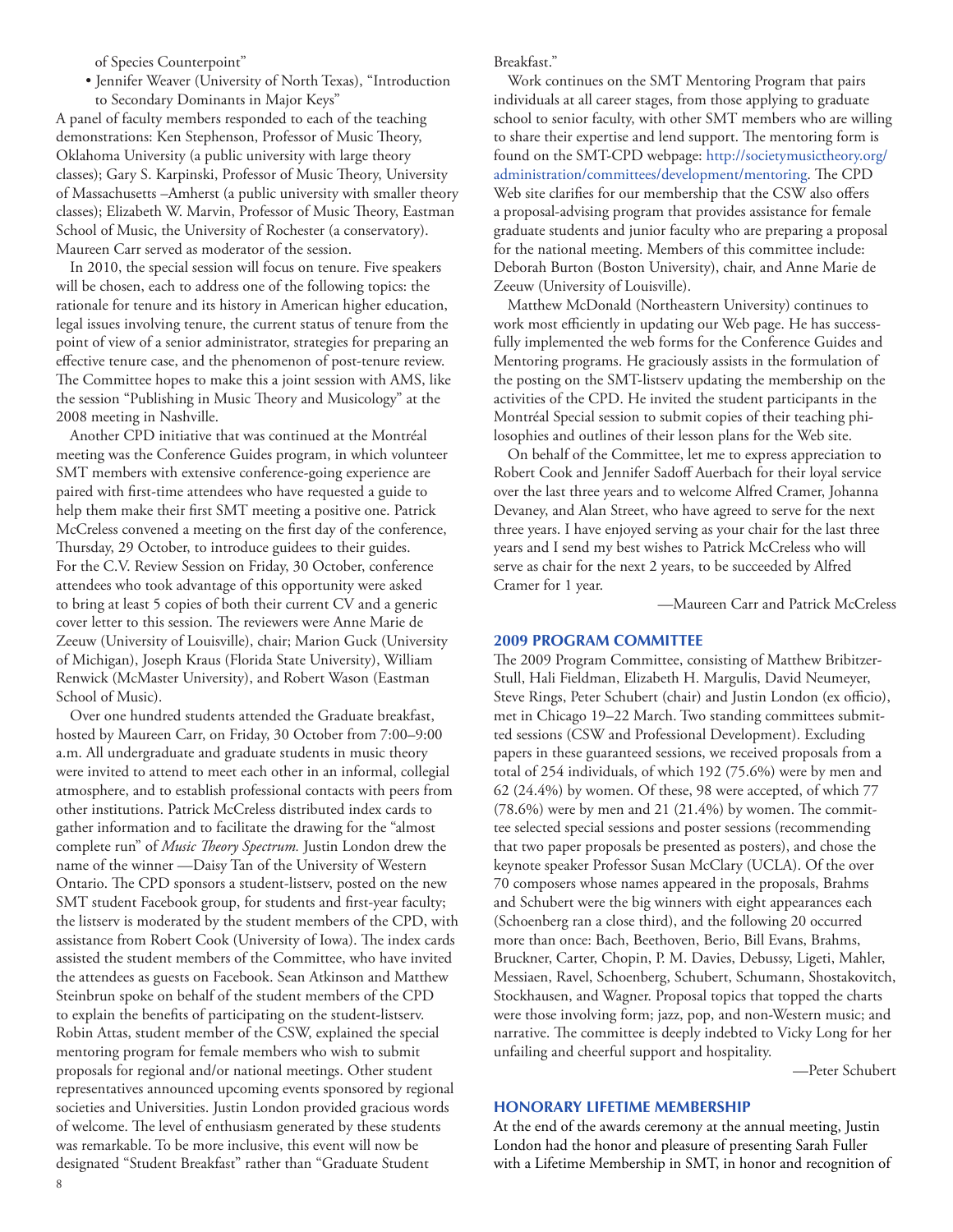long-standing achievements as a scholar, teacher, and colleague. At that time, Professor Fuller was also presented with a special issue of *JMT*, a Festschrift in her honor that contained a suite of articles on early music, all written by women theorists. President London read the following remarks from Cristle Collins Judd, who was unable to attend the meeting.



In the course of your forty-year career, you have played a pivotal role in changing Sara Fuller

the very nature of the study of music theory, of bringing into discussion repertories that have not always been the focus of music theorists, of questioning foundational assumptions.

As a founding member of a respected music department and graduate program, your work as a scholar and teacher has shaped generations of students and colleagues. Your pedagogical influence has extended well beyond your own teaching with an anthology that has been widely adopted and admired in undergraduate courses.

You have served the Society for Music Theory graciously as a member of the Executive Board, two program committees, the publications committee (two terms), and the awards committee, chairing the latter.

You have been, remarkably, equally at home in the disciplines of musicology and music theory. One of your first articles, appearing in 1971 in the *Journal of the American Musicological Society,* received the Einstein Award from the American Musicological Society. In the mid 80s and early 90s, a pair of articles in *Journal of Music Theory,* joined with an essay in *Music Analysis,* established elegantly a theoretical framework that has served as the basis for much subsequent work.

You urged us towards a "process-based" approach that might allow new insights not only into the repertory that you studied, but also into the way that we approach the relationship of historical theory and musical analysis.

Ian Bent once posed the question about history of theory: center or margin? To that query, your work firmly sits in the center of historical and theoretical research. It would be unthinkable to work on music of the14th century without reference to your scholarship, but just as unthinkable to consider questions of counterpoint, sonority, and musical process more broadly absent the insight your work offers. Taken together, your articles in such collections as *Models of Music Analysis, Tonal Structures in Early Music,* and *The Cambridge History of Western Music Theory* along with your many journal articles stand as a Summa.

Your legacy is in scholarship that has shaped and will continue to shape our field, But your legacy is also in your generosity of spirit as friend, teacher, colleague, and mentor for so many members of the Society for Music Theory. You have enriched our lives and we are grateful.

President London read the proclamation that was signed by each member of SMT Executive Board:

WHEREAS it is the prerogative and pleasure of the Officers and Executive Board of the *Society for Music Theory*  to recognize members of the society for their substantial and long-standing accomplishments in the discipline, and

WHEREAS Dr. Sarah Ann Fuller, Professor of Music History and Theory, has distinguished herself and our

through the excellence of her research and teaching, such that she is a true "treasurer of music and master, learned and handsome,

THEREFORE, let it be known that henceforth, Dr. Sarah Ann Fuller shall be a Lifetime Member of *Society for Music Theory,* with all the rights and honors appertaining thereof, witnessed this day, the 31st of October in the year 2009.

# **SMT GRADUATE STUDENT WORKSHOP ROGRAM**

The SMT Graduate Student Workshop Program (GSWP) conducts educational workshops for graduate students in music theory and musicology at the Annual Meeting of the Society for Music Theory. These are interactive sessions led by outstanding scholars emphasizing instruction, participation, and collaborative learning. The GSWP is a pedagogical arm of the Society, a vehicle for increasing student membership, and a means of introducing emerging scholars to their colleagues and the profession as a whole.

Now established in its fifth season as a permanent feature of SMT, the GSWP will present two three-hour workshops at the 2010 SMT Meeting in Indianapolis, Indiana on Friday morning, 5 November 2010. Professor Michael Klein (Temple University) will lead a Musical Narrative Workshop and Professor Gretchen Horlacher (Indiana University) will lead a Stravinsky Workshop. Fifteen different graduate students will participate in each session for a total of thirty students, selected by a random draw from two separate applicant pools. Admission is open to all graduate students in good standing. Extensive preparation and a commitment to full participation are required. Reading and repertoire assignments are distributed during the summer and early fall. GSWP students attend a reception hosted by the President of the Society the evening before, the Graduate Student Breakfast sponsored by the Professional Development Committee that morning, and an informal follow-up lunch with the GSWP Director.

Faculty members are strongly encouraged to urge and help their graduate students take advantage of this extraordinary educational opportunity. Consult the GSWP Web page under the SMT Web site at http://societymusictheory.org/Events/GSWP for program details and application requirements. *The GSWP application period commences on March 1 and ends May 1, 2010.* GSWP is subsidized entirely by private donations from the GSWP Director for the purpose of fostering innovative scholarship, critical discourse, and collegial interaction in the field of music. Please direct all inquiries to Wayne Alpern, GSWP Director, SMTworkshops@aol.com.

# Future SMT Meetings

- 2010 4–7 November Indianapolis, Indiana (joint meeting with AMS)
- 2011 27–30 October Minneapolis, Minnesota (solo meeting)
- 2012 1–4 November New Orleans, Louisiana (joint meeting with AMS and SEM)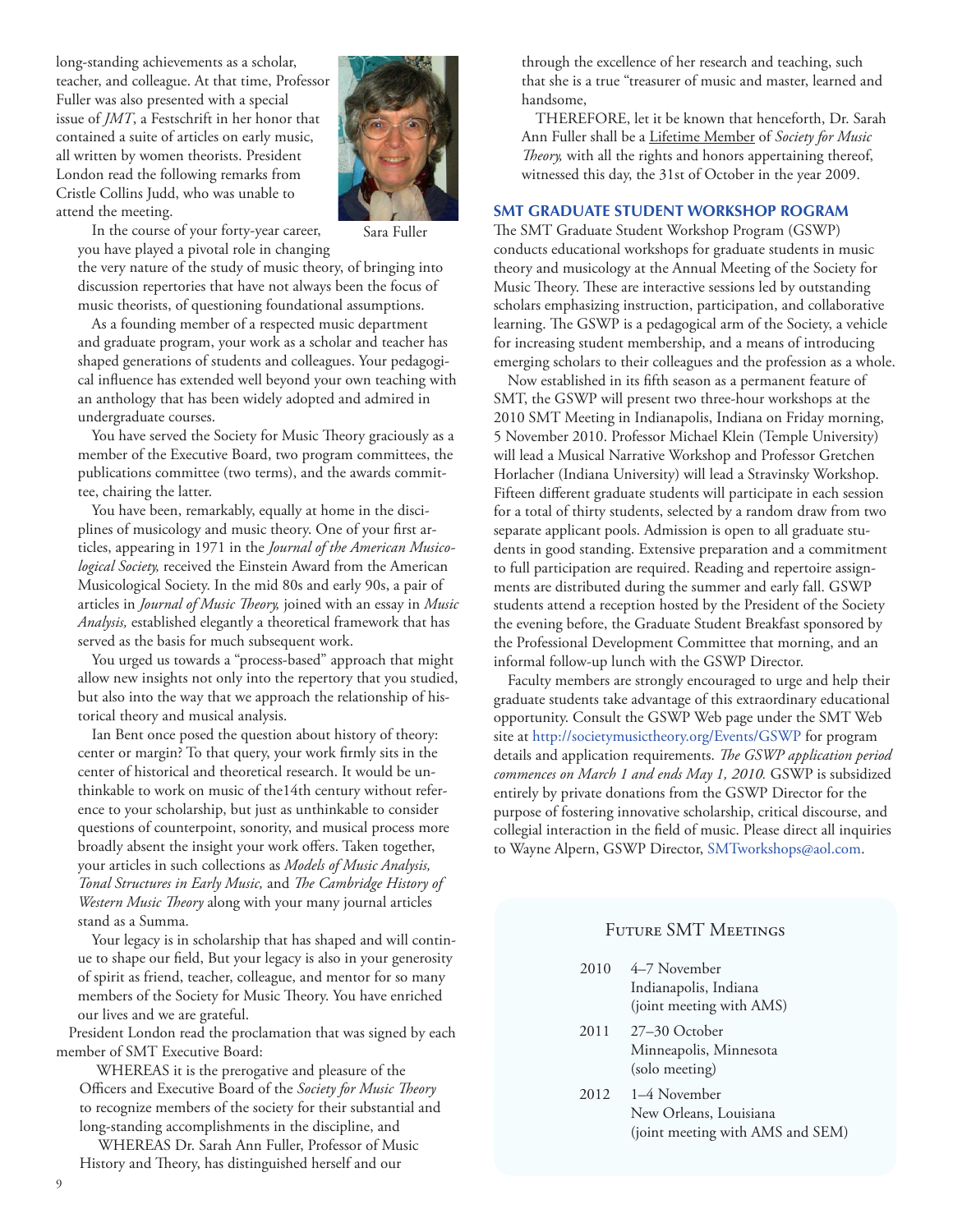# **news from the interest groups**

The **Music Cognition Interest Group** was busy during the Montréal meeting, sponsoring an article discussion during its regular meeting, a Saturday evening special session, and a postmeeting symposium.

The Saturday evening session exposed many of us to research based on the explicit or implicit perceptions of a concert audience, via biofeedback sensors and continuous response modules (in this case, iPods). Attendees could not help but witness the vast organizational, human, and computational effort involved in such research. Many thanks to Michel Vallieres, Johanna Devaney, Stephen McAdams, and Peter Schubert for organizing and presenting this session, as well as the myriad research assistants and performers who contributed that evening.

Thanks also to Lisa Margulis, Bruno Gingras, and Bruno Giordano for leading our Saturday lunch discussion on the combination of empiricism and music in two recent articles, "Tuning in to musical rhythms: Infants learn more readily than adults" (Hannon & Trehub, 2005) and "Facing the music" (Thompson & Russo, 2007).

The Music Cognition Interest Group became the first SMT interest group to organize a post-meeting symposium that was held Sunday afternoon and Monday morning immediately following the regular meeting. Twenty-five scholars and researchers from diverse career stages and with diverse backgrounds convened in McGill's Schulich School of Music to participate in sessions led by Johanna Devaney, David Huron, Caroline Palmer, Finn Upham, and Marcelo Wanderley. Session titles and descriptions are still available at [http://ddmal.music.mcgill.ca/wiki/Symposium\\_on\\_](http://ddmal.music.mcgill.ca/wiki/Symposium_on_Empirical_Methods_for_Music_Theorists) [Empirical\\_Methods\\_for\\_Music\\_Theorists.](http://ddmal.music.mcgill.ca/wiki/Symposium_on_Empirical_Methods_for_Music_Theorists) Attendees enjoyed the social and intellectual focus with similarly minded colleagues that this symposium provided.

Finally, this year's meeting in Indianapolis will mark the twentieth-fifth year of the Music Cognition Interest Group's existence. We hope to recognize those who have led and contributed to the group during the past quarter century at that meeting in some fashion; if you fit into this category, we would like to hear from you in the near future to be able to include your perspective. Instructions for joining the group's e-mail list can be found at http://smtmcg.acs.unt.edu/. Questions or information can be sent to Peter Martens at [peter.martens@ttu.edu.](mailto:peter.martens@ttu.edu)

Last year, the **Interest Group on Music and Disability** prepared a detailed list of recommendations to ensure that out scholarly activities—publications, websites, and especially conferences—are fully accessible and inclusive. Our suggested guidelines have now been adopted by AMS and are under active review at SMT. We will be doing our best to ensure that these guidelines, once adopted, are enacted in a way that will benefit all of us, disabled and nondisabled.

We plan to focus on pedagogy in the coming year. We will create a network of experts—colleagues with relevant experience in teaching students with disabilities—to whom we can refer the steady stream of inquiries we receive. We will also enhance our Web-based offerings by posing relevant written documents and links. Among the relevant documents, we call attention to the special issue of *Music Theory Online* (15/3) devoted to issues of music and disability. Most of the papers in this issue originated in the activities of our Interest Group.

Please visit our website: [http://web.gc.cuny.edu/](http://web.gc.cuny.edu/disabilityinmusic/) [disabilityinmusic/](http://web.gc.cuny.edu/disabilityinmusic/) and join our listserve: [DISMUS-L-request@](mailto:DISMUS-L-request@GC.LISTSERV.CUNY.EDU) [GC.LISTSERV.CUNY.EDU.](mailto:DISMUS-L-request@GC.LISTSERV.CUNY.EDU)http://societymusictheory.org/ administration/committees/development/mentoring. If you would like more information on any of these initiatives, or if you would like to assist in any way, please contact Joseph Straus [\(jstraus@](mailto:jstraus@gc.cuny.edu) [gc.cuny.edu\)](mailto:jstraus@gc.cuny.edu).

The **Music Informatics Group** (MIG) aims to be a forum for music theorists involved in a wide range of research involving music information technologies. The group has proposed a special poster session for the annual meeting in Indianapolis, with presentations highlighting a variety of tools, models, and applications involving the use of technology to address musical problems. During our regularly scheduled interest group meeting, Christopher Raphael, Professor of Music Informatics at the Indiana University School of Informatics and Computing, will provide an introductory tutorial on some tools for audio and symbolic music processing that we hope will be of interest to a broader segment of the Society than those who self-identify as members of the Music Informatics Group.

Our Web site includes links to major music informaticsrelated projects, organizations, and research centers, as well as information on how to subscribe to our mailing list: [http://www.music.indiana.edu/department/theory/smtmig/.](http://theory.music.indiana.edu/smtmig) Those with questions about the Music Informatics Group are invited to contact Eric Isaacson [\(isaacso@indiana.edu](mailto:isaacso@indiana.edu)).

The **Jazz Interest Group** held its fifteenth annual business meeting on Friday, 30 October 2009 at the Hyatt Regency Montréal. Current chair Keith Waters began the meeting by recognizing Henry Martin for his valuable and generous contributions to SMT-Jz as chair of the group for fourteen years (1995–2008). Three members, Ben Bierman, Benjamin Givan, and Steve Larson, announced recent or upcoming publications. The 2009 SMT-Jz Award Committee (Ben Bierman, Keith Salley, and Janna Saslaw [chair]) reported that there was no award this year. Keith Salley will continue as chair of the 2010 SMT-Jz Award Committee, which will also include Ben Bierman and Scott Cook. Ben Bierman will continue as chair of the 2011 committee. We thank everyone for their service on this committee.

The group discussed potential activities for the 2010 Smt-Jz business meeting. Participants agreed upon addressing compositions that exhibit unusual, unorthodox, or non-standard harmonic progressions, ones that may be resistant to analysis. Anyone is welcome to bring in copies of a handout of a composition for discussion. Please make sure your handout has your name on it and is annotated sufficiently so others can later remember the main points of your discussion.

Finally, the group turned to the primary focus of the business meeting. Our goal was to discuss ways, methods, and suggestions for including jazz theory within the standard undergraduate music theory curriculum. The conversation was far-ranging, and touched on specific issues of formal function, chord symbols, harmonic labeling, aural skills, keyboard skills, extended tertian structures, phrase structure, and rhythm. Some of the more general considerations addressed situating jazz within the standard music theory curriculum, suitability of teaching jazz performance skills, and the role of jazz repertory, paradigmatic forms, and jazz styles. The intent is to provide these ideas to the National Association of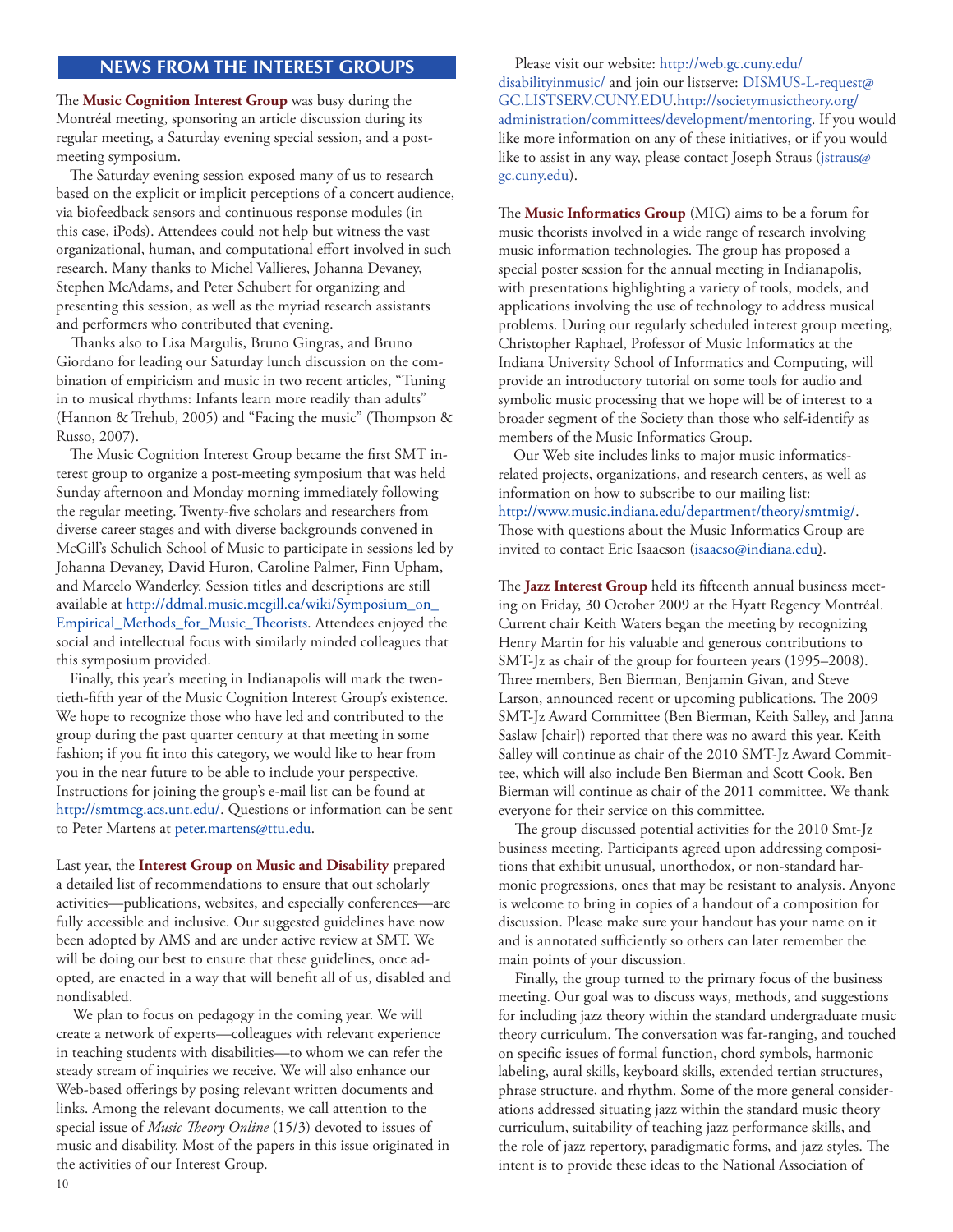Schools of Music (NASM) for use on their resources Web site. We also may wish to include such materials on the SMT-Jz website. Those ideas are going to be considered by a task force consisting of Patricia Julien (chair), Nicole Biamonte, Robert Hodson, and Dariusz Terefenko. The committee may attempt to propose a presentation at next year's national NASM conference, create a dialogue with NASM, and eventually provide suggestions to the organization.

The SMT-Jz jam session, long a mainstay of the SMT national meetings, took place Friday evening and was particularly successful. Thanks to Keith Salley for organizing the event, and for his work in contacting and arranging for a local bassist and drummer to participate.

The online searchable jazz theory bibliography, created by Kent Williams and Henry Martin, is available at [http://music.uncg](http://music.uncg.edu:2001) [.edu:2001/](http://music.uncg.edu:2001). Those with suggestions for items for inclusion on the bibliography please contact Kent [\(jkwillia@uncg.edu](mailto:jkwillia@uncg.edu)) or Henry [\(martinh@andromeda.rutgers.edu](mailto:martinh@andromeda.rutgers.edu)). In addition, James McGowan has established and maintains the SMT-Jz Web site. Its URL is [http://societymusictheory.org/resources/interest/jazz.](http://societymusictheory.org/resources/interest/jazz) Those who wish to subscribe to the interest group's listserv should contact Steve Larson [\(steve@uoregon.edu\)](mailto:steve@uoregon.edu) and ask to be added to the list. Inquiries about SMT-Jz can be addressed to the chair, Keith Waters [\(Keith.Waters@colorado.edu\)](mailto:Keith.Waters@colorado.edu).

The **Mathematics of Music Analysis Group** met jointly with the Music and Philosophy Interest Group at the 2009 SMT Meeting in Montréal and had a stimulating discussion on Wittgenstein, Quine, Milton Babbitt, and aspect perception in music. We heard a position paper from Dmitri Tymoczko on Babbitt's music and how the philosophical topic of "seeing as" (aspect perception) can be applied to problems of "hearing as" in music. A lively discussion followed, raising the issue of how expertise factors into problems of aspect perception, particularly in examples from the realm of music.

The Mathematics of Music Analysis Group invites all members of SMT to get involved and suggest activities to support. In addition to hosting events during our regular meeting time at the SMT meetings, the group is interested in helping to organize special sessions on mathematical topics for the SMT meeting program, providing support for emerging scholars pursuing research in music and mathematics, encouraging discussion about mathematical topics in music beyond the annual meetings, and helping to network among SMT members interested in matters of mathematics in music analysis. Please contact Jason Yust [\(jason](mailto:jason.yust@gmail.com) [.yust@gmail.com\)](mailto:jason.yust@gmail.com) with questions, suggestions, or to get in touch with the group.

The **Music Theory Pedagogy Interest Group** co-sponsored, with the SMT Professional Development Committee, a special session entitled "The Teaching Component of the Job Interview" during the 2009 SMT Annual Meeting in Montréal. Thanks are due to Maureen Carr for chairing the session, to graduate students Sara Bakker, Matthew Steinbron, and Jennifer Weaver for making excellent teaching presentations, and to panelists Ken Stephenson, Elizabeth West Marvin, and Gary S. Karpinski for offering commentary on their presentations.

The group met on Saturday, 31 October 2009 in Montréal. Members discussed plans for special sessions during the next several annual meetings. We agreed on an initiative for the

2010 Annual Meeting in Indianapolis: a session devoted to the teaching of counterpoint in the undergraduate curriculum. An ad-hoc committee, chaired by Robert Gauldin, is developing this proposal. In addition, members suggested proposals for 2011 and beyond—including curriculum planning and development, aural skills training, and incorporating world music in undergraduate theory teaching—but we also encourage members to develop and suggest other ideas as we move forward.

The Music Theory Pedagogy Interest Group maintains an email list [\(pedagogy@lists.societymusictheory.org](mailto:theoryped-l@uncg.edu)) to facilitate communication and promote discussion of pedagogical issues and group business. SMT members who wish to subscribe should send an e-mail message to Gary S. Karpinski ([garykarp@music](mailto:garykarp@music.umass.edu) [.umass.edu](mailto:garykarp@music.umass.edu)).

At the Annual Meeting of the Society for Music Theory in Montréal, the **Music and Philosophy Interest Group** held a joint meeting with the Mathematics Interest Group. The groups explored the notion of aspect perception in music theory and analysis (or, "hearing as" vs. "hearing plus thinking"), based on readings by Wittgenstein and Quine. Dmitri Tymoczko (Princeton University) began the meeting with a short presentation, which was followed by a lively discussion from members of both groups.

For the coming year, the philosophy group aims to submit a special session proposal around the writings of Maurice Merleau-Ponty. The group also hopes to put together a music philosophy workshop for a future conference. Along these lines, we welcome ideas from any member of the society. If you are interested in participating in the group or would like to propose a particular subject for investigation, please contact John Koslovsky [\(john](mailto:john.koslovsky@oberlin.edu) [.koslovsky@oberlin.edu\)](mailto:john.koslovsky@oberlin.edu).

At the SMT Annual Meeting in Montréal, the **Popular Music Interest Group** nominated a new chair, Joti Rockwell (Pomona College), discussed special-session topics for the 2010 meeting in Indianapolis, and arranged to liaise with AMS to form an AMS Popular Music Study Group. We also debated the appropriateness of analytical methodologies derived from art music versus new methodologies specific to vernacular-music repertoires, and the problems of the canon and of treating "popular music" as a monolithic entity.

The PMIG has established a new wiki at [http://popmusic](http://popmusic.societymusictheory.org/wiki/) [.societymusictheory.org/wiki/](http://popmusic.societymusictheory.org/wiki/), which includes an extensive popular-music bibliography, a new database of popular songs that illustrate typical undergraduate theory topics, and pages for analyses of individual songs (mostly under construction). The group's Web site is [http://popmusic.societymusictheory.org;](http://popmusic.societymusictheory.org) the PMIG electronic discussion list page is [http://lists.societymusic](http://lists.societymusictheory.org/listinfo.cgi/pop_analysis-societymusictheory.org)[theory.org/listinfo.cgi/pop\\_analysis-societymusictheory.org](http://lists.societymusictheory.org/listinfo.cgi/pop_analysis-societymusictheory.org). Please send all suggestions, corrections, and questions to the chair, Joti Rockwell ([joti.rockwell@pomona.edu](mailto:joti.rockwell@pomona.edu)).

**Scholars for Social Responsibility** (SFSR) had a lively meeting in Montréal that focused on plans for future meetings. In Indianapolis, we will hold a joint session with the Committee on Professional Development about the current state of tenure in the academy, and we hope to host a community service activity during the meeting as well. Joining Deborah Burton (Boston University) and Anton Vishio (New York University) as co-chairs of SFSR is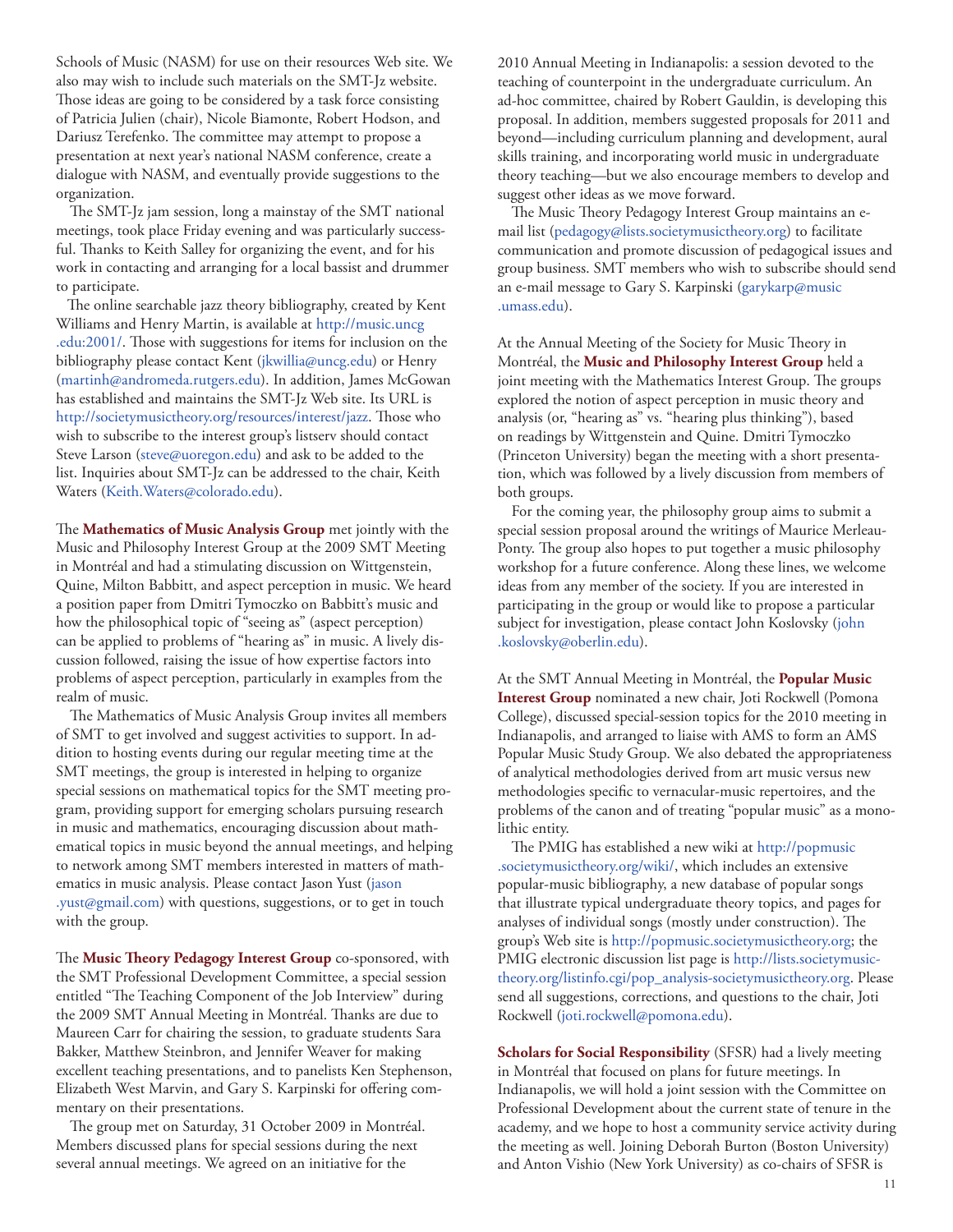<span id="page-11-0"></span>Scott Spiegelberg (DePauw University). For more information about our activities, or suggestions about future projects we might undertake, please contact Anton Vishio [\(av47@nyu.edu\)](mailto:av47@nyu.edu).

The 2009 annual meeting of SMT-PAIG, the **Performance and Analysis Interest Group**, was led by Peter Kaminsky, who graciously agreed to conduct the meeting at short notice in the chair's unexpected absence. Planning for the 2010 conference in Indianapolis was the meeting's principal focus, with an eye on activities associated with the 200th anniversary of the births of Frédéric Chopin and Robert Schumann. More details will be announced via the PAIG e-mail list as developments occur.

PAIG remains eager to generate increased interest in its annotated bibliography on performance and analysis, which is managed by Daniel Barolsky [\(barolskd@beloit.edu](mailto:barolskd@beloit.edu)). The current bibliography, along with contact and submission information, will shortly be available at PAIG's updated Web page in the Interest Groups section of the SMT Web site. The PAIG page will soon be enhanced to include expanded resources, and we especially invite those members of SMT who are teaching courses on performance and analysis, or who include performance and analysis concerns within other courses, to contribute their ideas and syllabi. PAIG encourages all members of SMT to consult the page, and welcomes comments and especially contributions of informative reviews of articles and books to the bibliography. To join the PAIG e-mail list, please contact Jan Miyake ([Jan.Miyake@oberlin.edu](mailto:Jan.Miyake@oberlin.edu)). For general inquiries, comments, submissions, and suggestions, contact PAIG's chair, David Kopp [\(dako@bu.edu](mailto:dako@bu.edu)).

# **news ITEMS**

#### **MANNES INSTITUTE: MUSICAL AESTHETICS**

The Mannes Institute for Advanced Studies in Music Scholarship is a musical think tank dedicated to communal exploration at the highest level of inquiry. Now celebrating its tenth consecutive season, the Institute has achieved international acclaim as a significant innovation in our field and the premier organization of its kind. We offer music theorists and musicologists from around the world a unique and challenging opportunity to think together in a sustained, collegial, and interactive way. Instead of traditional paper presentations, the Institute is founded upon participatory dialogue and critical debate. Small, high-powered, and diverse groups of scholars learn and teach each another under the guidance of an expert faculty of peers. Through an integrated and carefully structured series of workshops, roundtable discussions, and plenary sessions, we consolidate contemporary research in a particular area of study, while also providing continuing professional education for others within our discipline. A different constituency of forty-five outstanding scholars gathers each June at various locations to explore a single musical subject in depth. Extensive prior preparation and active participation are essential to our collective mission.

12 The Institute convenes this year on the topic of Musical Aesthetics from 24–27 June 2010 at the University of Chicago. Six workshops of fifteen scholars will meet for a total of nine hours each over the four-day period. Morning workshops include Aesthetics of Analysis conducted jointly by Berthold Hoeckner of the University of Chicago (co-chair) and Steven Rings of the University of Chicago, Music Aesthetics and The Body conducted by Susan McClary of the University of California Los Angeles, and The Musical Sublime conducted by Alexander Rehding of

Harvard University (co-chair). Afternoon workshops include Beethoven and The Aesthetics of Freedom conducted by Daniel Chua of the University of Hong Kong, Literary Models and Music conducted by Fred Maus of the University of Virginia, and Critique–Aesthetics–Politics conducted by Martin Scherzinger of New York University. Members enroll in a single morning workshop and a single afternoon workshop for the duration of the Institute to provide maximum focus. Our special guest is Lawrence Kramer of Fordham University discussing "Numinous Particles: On the Aesthetics of Musical Meaning." The recipient of the prestigious annual Miles Levin Musical Essay Award will deliver the winning essay on a topic pertaining to musical aesthetics.

Details about the 2010 Institute on Music Aesthetics at Chicago (IMAC), including workshop descriptions, reading and repertoire assignments, application procedures, selection criteria, and local arrangements are posted on the Institute's Web site at www.mannes.edu/mi and periodically announced over the SMT list. *The application deadline is 1 March 2010.* Applications are adjudicated by a committee that includes the program chairs and director. There is no charge or registration fee. The Institute is funded entirely from generous private sources with no institutional support whatsoever from Mannes College of Music, University of Chicago, or any other organization. Come join your peers and share in this transformative experience in collaborative learning. Please direct all inquiries to Wayne Alpern, Director, [mannesinstitute@aol.com,](mailto:mannesinstitute@aol.com) 212-877-8350, 450 West End Avenue, New York, NY 10024 USA.

#### **MILES LEVIN ESSAY AWARD**

The Mannes Institute for Advanced Studies in Music Scholarship announces its fifth annual Miles Levin Musical Essay Award honoring an outstanding essay in conjunction with the Institute on Musical Aesthetics at Chicago (IMAC) to be held from 24–27 June 2010 at University of Chicago in Chicago, Illinois. The winner of the award will receive a cash prize of \$250 and present the winning essay before the distinguished members of the Institute. Where appropriate in light of other qualifications, the author may be invited to attend some or all of the Institute proceedings as well.

The essay, as spoken, should be approximately fifteen to twenty minutes in length and may relate to the theme of musical aesthetics in any way. It may be reflective, historical, humorous, metaphorical, philosophical, theoretical, playful, ironic, or critical, but above all, must engage readers and listeners in a compelling, creative, thoughtful, imaginative, sensitive, and provocative way. Please note that this award is not for a scholarly paper comparable to those presented at an academic conference or an analytical article appearing in a professional journal. That is not the nature of this presentation. This prestigious award is given in honor of Miles Levin, a keen and inspirational observer of life, not an academic scholar. The desired style and tone are more subjective, personal, poetic, lighter, entertaining, contemplative, ruminative, and if anything, more in the manner of an informal talk or keynote address. The genre is creative nonfiction, with an emphasis on charm, wit, insight, sincerity, wisdom, profundity, erudition, oratorical flair, and the inherent quality and sophistication of the prose itself. The personal essays of Lamb, Woolf, Montaigne, and Emerson are better models than the contents of *Spectrum* or *JMT.*

The essay may, and indeed should, have intellectual substance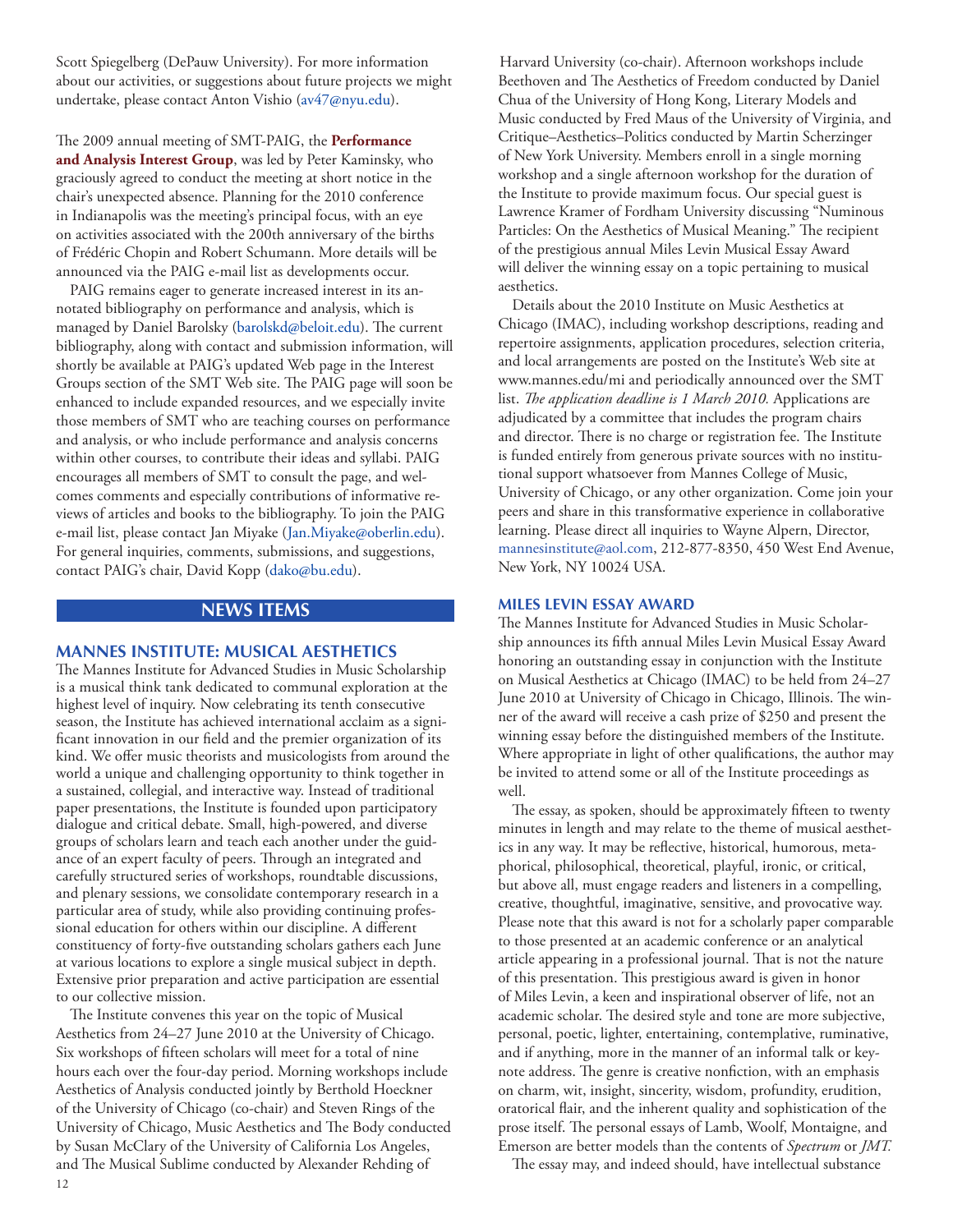<span id="page-12-0"></span>and musical relevance, references, and allusions bearing on the topic of musical aesthetics, but it should contain no footnotes, no bibliography, and no analytic handouts or examples, other than perhaps a brief musical excerpt. Doctoral students are ineligible. Submissions may be considered for eventual publication in a projected periodical entitled *The Musical Essayist.* Essays should be submitted electronically as a pdf file or Word document to mannesinstitute@aol.com. Submissions are evaluated and decisions rendered by a committee consisting of the two program chairs and director. *The submission deadline is 1 March 2010.* For further information, please see the Institute's Web site at [www.mannes.edu/mi](http://www.mannes.edu/mi) or contact its Director, Wayne Alpern, at mannesinstitute@aol.com, 212.877.8350, 450 West End Avenue, New York, NY 10024 USA.

# **WORKSHOPS IN MUSIC THEORY PEDAGOGY**

The second triennial Workshops in Music Theory Pedagogy will be held at the University of Massachusetts Amherst 14–18 June 2010. The faculty will include Gary S. Karpinski, director; David Butler (Ohio State University); David Gagné (Queens College, CUNY); Stefan Kostka (University of Texas); and Michael Rogers (University of Oklahoma). Sessions will focus on the teaching of undergraduate music theory at the college level. All teachers of music theory are encouraged to attend this workshop—teachers at the college, university, conservatory, and high-school levels (including AP instructors). In lectures, group discussions, and other settings, the workshop will cover the following topics (and ample time will be allowed for discussion of various other topics in the teaching of music theory): rudiments, sight singing, ear training, harmony, form, analysis, counterpoint, figured bass, post-tonal theory, Schenkerian approaches to undergraduate teaching, and the influence of cognition and perception research on teaching. For more information, visit [http://www.aux.umass](http://www.aux.umass.edu/conferenceservices/registration.php) [.edu/conferenceservices/registration.php,](http://www.aux.umass.edu/conferenceservices/registration.php) send an e-mail inquiry to [theory@music.umass.edu](mailto:theory@music.umass.edu), or call 413.545.4229.

#### **Newberry Library Fellowships, 2010–2011**

The Newberry Library, an independent research library in Chicago, Illinois, invites applications for its 2010–2011 Fellowships in the Humanities. Newberry Library fellowships support research in residence at the Library, and all proposed research must be appropriate to the collections (excluding the Terra Foundation Fellowship and certain short-term awards). Our fellowship program rests on the belief that all projects funded by the Newberry benefit from engagement both with the materials in the Newberry's collections and with the lively community of researchers that gathers around those collections. Long-term residential fellowships ([www](http://www.newberry.org/research/felshp/fellowshome.html) [.newberry.org/research/felshp/fellowshome.html](http://www.newberry.org/research/felshp/fellowshome.html)) are available for periods of six to eleven months to postdoctoral scholars who must hold the Ph.D. at the time of application. The stipend for these fellowships ranges from \$25,500 to \$70,000. Short-term residential fellowships (http://www.newberry.org/research/felshp/ short-term.html) are intended for postdoctoral scholars, Ph.D. candidates, or holders of other terminal degrees from outside the Chicago area who have a specific need for Newberry collections. The tenure of short-term fellowships varies form one week to two months. The amount of the award is generally \$1600 per month.

We invite short-term fellowship applications from teams of two or three scholars who plan to collaborate intensively on a single, substantive project. The stipend is \$1600 per fellow per month.

Teams should submit a single application, including cover sheets and CVs from each member

Applications for long-term fellowships were due 11 January 2010; applications for most short-term fellowships are due 1 March 2010. For more information or to download application materials, go to www.newberry.org/research/felshp/fellowshome. html. If you have questions about the fellowships program, contact research@newberry.org or 312.255.3666.

#### **JOURNAL OF MATHEMATICS AND MUSIC**

The *Journal of Mathematics and Music: Mathematical and Computational Approaches to Music Theory, Analysis, Composition and Performance* is available to individual SMT members at a special annual print-only subscription rate of US \$40 or GB £24. For details, click on "News & Offers" on their Web site at www .informaworld.com/JMM.

The *Journal of Mathematics and Music,* published by Taylor & Francis, is now indexed in the *Science Citation Index Expanded,* and the *Arts and Humanities Index.* Taylor & Francis is making this offer on the strict condition that such subscriptions are for the private use of each member and are received at the private address of that individual member. Personal copies are not to be placed in a library nor in any way used to substitute for an existing or potential library subscription.

# **news from international societies**

#### **CANADIAN UNIVERSITY MUSIC SOCIETY**

I would like to extend an invitation to attend the 2010 CUMS-SMUC conference at the University of Regina, 3–6 June 2010. We are thrilled to be joined again by our sister society, the Canadian Association for Music Libraries, Archives and Documentation Centres (CAML). In addition, the joint conference of the International Association for the Study of Popular Music (IASPM–CANADA) and the Canadian Society for Traditional Music (CSTM) will be held simultaneously at the University of Regina to facilitate interaction among the four music societies. Registrants for the CUMS-CAML conference will be able to attend the IASPM/CSTM sessions, and vice versa, without any additional charge. This promises to be an exciting three-and-a-half days, which I am sure you will not want to miss! Program details for the CUMS/CAML conference will be posted at [www](http://www.cums-smuc.ca) [.cums-smuc.ca](http://www.cums-smuc.ca) in March. More information concerning the joint IASPM/CSTM conference will be available at [www.iaspm.ca.](http://www.iaspm.ca)

Two new board members, Sophie Stévance and Brian Locke, were elected as editors of *Intersections.* We look forward to exciting developments in the journal under their leadership*.* The most recent issues of *Intersections,* 28/2 and 29/1, were published in 2009. These installments, as well as back issues, can be read through the widely accessible online distributors, Erudit, EBSCO, and ProQuest. We invite you to send your comments or ideas to the new editors.

Finally, at its meeting in May, the CUMS-SMUC executive board voted to establish the John Beckwith Fund, in honor of one of Canada's most esteemed composers and scholars and a CUMS supporter. Over the next few years, we will be building an endowment from which we can award a new research prize for emerging scholars. Donations to the John Beckwith Fund are tax-deductible.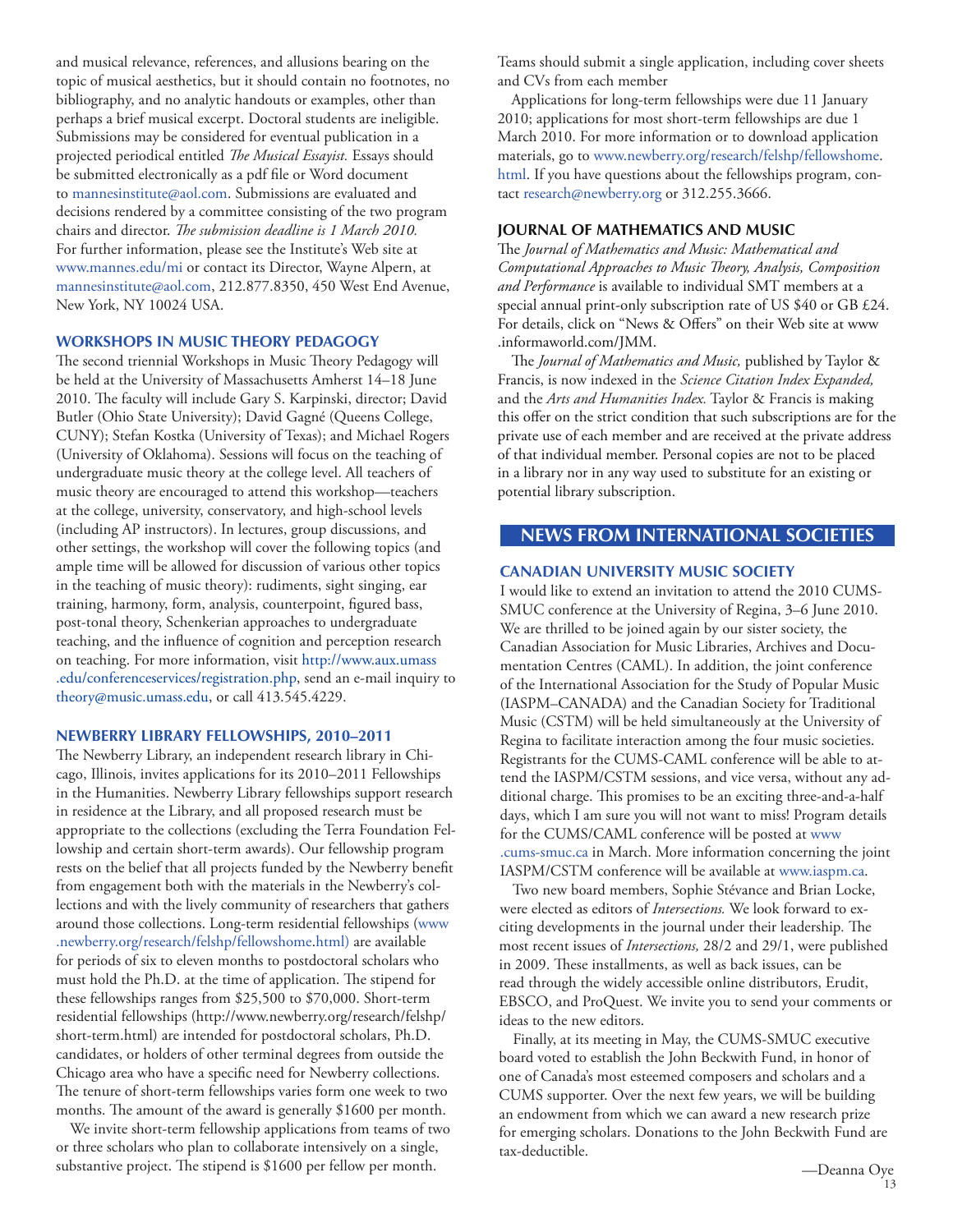# **SOCIÉTÉ FRANÇAISE D'ANALYSE MUSICALE**

The SFAM, in collaboration with IRCAM (Institut de Recherche et Coordination Acoustique/Musique), will organize an International Conference entitled "Comment analyser l'improvisation?" on 12–13 February 2010 in Paris. The program and other information have been posted at [www.sfam.org.](http://www.sfam.org) SFAM's multimedia journal, *Musimediane,* is available at<http://www.musimediane.com/> and *Musurgia,* the print journal, at [http://musurgia.free.fr/.](http://musurgia.free.fr/)

#### **SOCIETY FOR MUSIC ANALYSIS**

The Society for Music Analysis (SMA), Britain's leading organization dedicated to the theory and practice of musical analysis, has supported, organized, and led a number of varied events. The Music and Emotion Conference on 30 August–3 September 2009 at Durham University was a great success. It had a very healthy attendance (150 people; including 89 speakers, 16 keynote speakers) and brought together a wide range of disciplines. Two journals, *Music Analysis* and *Musicae Scientiae,* will be devoting issues to papers from the conference. A similar success was seen at the SMA, IMR, and Wiley-Blackwell Summer School in Analysis (Durham University, 13–15 July 2009). This will be an annual event into which much of the Society's energies will be directed. Expert and leading analysts are invited each year to lead sessions on analytical subjects for scholars with a specialism in analytical areas of research. The next SMA, IMR, and Wiley-Blackwell Summer School (21–25 September 2010) will be run longer and will build on the success of the 2009 sessions. The final day will incorporate aspects of a summer school with a study day open to the public on Form.

Postgraduate Study Day (TAGS) 2010 will be held on 30 Apr–1 May at Bangor University. The keynote speakers will be Joseph Auner (Tufts University) and Robert Pascall (Bangor University). SMA also will support an International Conference on Music and Numbers on 14–15 May 2010; the conference will be hosted by the Department of Music, Canterbury Christ Church University. The keynote speakers will include Professor Douglas Jarman (Royal Northern College of Music), Dr. Ruth Tatlow (Stockholm University), and Roy Howat (Keyboard Research Fellow at the Royal Academy of Music). Please see the Music and Numbers Web site ([www](http://www.cccumusicandnumbers.org.uk) [.cccumusicandnumbers.org.uk](http://www.cccumusicandnumbers.org.uk)) for information about registration, accommodations, and the program.

Finally, the next Music Analysis Conference will take place at Lancaster University (LancMAC) 28–31 July 2011. This will occur simultaneously with the Seventh International Conference in Music Since 1900. Further details on any of the events listed above can be found on the SMA Web site [\(www.sma.ac.uk\)](http://www.sma.ac.uk), along with the Society newsletters, membership and contact information.

—Lois Fitch

#### **DUTCH-FLEMISH SOCIETY FOR MUSIC THEORY**

This past fall, the Dutch-Flemish Society for Music Theory (Vereniging voor Muziektheorie) joined forces with the Conservatory and University of Amsterdam to host Richard Cohn for two days of intensive seminars, workshops, and lectures in the Music Theorist in Residence program. The Society's Twelfth International Conference is scheduled for 12–14 March 2010. The conference will be hosted by the Conservatory of Amsterdam, which celebrates its 125th anniversary, and will focus on chromatic harmony, form in nineteenth-century music, and analysis pedagogy. In the spring of 2010, the Society will collaborate with the Orpheus Institute Ghent and the University of Leuven to host William Rothstein for the second part of this year's Music Theorist in Residence program. More information about the Society's current and past activities is available on our bilingual (Dutch – English) Web site: [www.vvm.ahk.nl.](http://www.vvm.ahk.nl)

—Steven Van Moortele

#### **GRUPPO D'ANALISI E TEORIA MUSICALE**

During 2009, the Gruppo d'Analisi e Teoria Musicale (GATM) has continued and further enhanced its activities. The greatest efforts of GATM are the organization of the two major annual events—the Rome seminars and the Rimini conference—and

# **SMT Membership Reminder: It's Time to Renew!**

To receive future mailings and issues of *Spectrum*, make sure to renew your membership now. Go to the SMT Web site ([www.societymusictheory.org\)](http://societymusictheory.org/Events/GSWP), click on "Membership," then "Join/Renew SMT." Dues are payable online through PayPal. If you prefer, you may download a membership form in pdf format and mail your registration and payment by personal check or money order in U.S. funds. Send membership renewals to Society for Music Theory, c/o Department of Music, University of Chicago, 1010 E. 59th Street, Chicago, IL 60637.

Through your membership dues you help support the numerous free services offered by SMT—including networking services—and gain the opportunity to contribute to the Society's profile through committee participation. A complete listing of membership benefits may be found on the SMT Web site.



#### **Reminder**

*The University of California Press no longer handles SMT's membership list. To renew your subscription to* Music Theory Spectrum, *you must renew your membership in SMT. Follow the instructions above.*



#### **Moving?**

To ensure that you receive both your *Music Theory Spectrum* and the SMT Newsletter in a timely fashion, please notify Executive Director Victoria Long [\(vlong@uchicago.edu\)](mailto:vlong@uchicago.edu) of your change of address at least 30 days prior to your move. Claims for missing issues should also be sent to Victoria Long.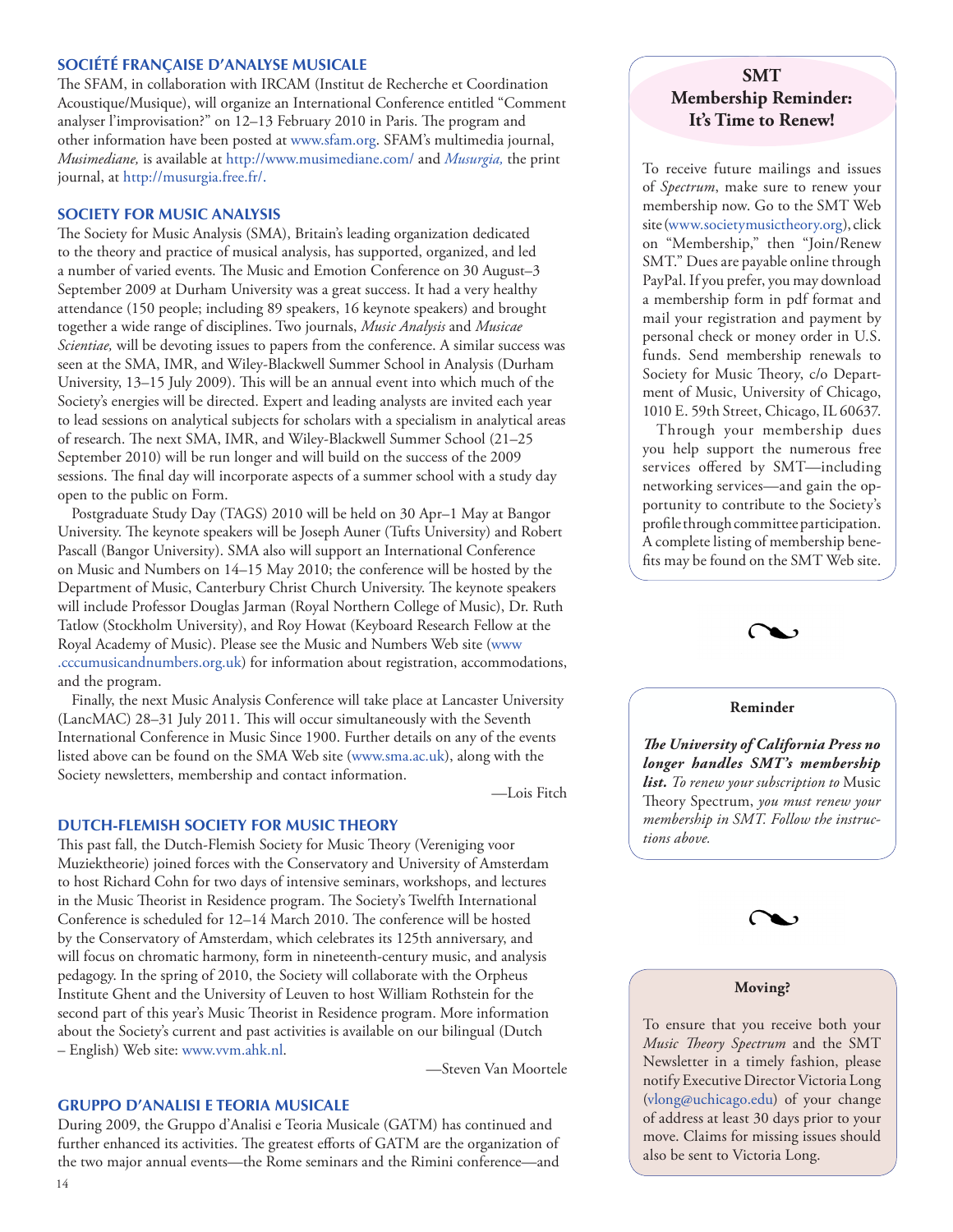<span id="page-14-0"></span>the publication of the journal *Rivista di Analisi e Teoria Musicale (RATM),* plus several other significant undertakings.

The Seventh Annual GATM Conference was held in cooperation with the Musical Institute "Lettimi" in Rimini and, for the first time, with the Sagra Musicale Malatestiana. This 2009 conference (Rimini, 19–21 November) included a special session on the Riminese seventeenth-century composer Antonio Draghi and one on the analysis of a composition of György Kurtág. Friedemann Sallis (Calgary University, Canada) gave the keynote address.

Issue XIV/2 (2008) of *RATM*, now sponsored by the Music and Arts Department (BEMUS) of the University of Rome– Tor Vergata, included articles by Carl Schachter, Egidio Pozzi, Alfonso Alberti, and Enrico Bianchi. Issue XV/1 (2009) was entirely devoted to the Neapolitan theory of composition in the eighteenth century, with articles by Rosa Cafiero, Robert Gjerdingen, Nicoleta Paraschivescu, Giorgio Sanguinetti, Gaetano Stella, and Paolo Sullo. Volume 2 is in preparation. The journal is sent free of charge to GAMT members; for membership, please visit the Web site of the journal's publisher, LIM: [http://www.lim.it/.](http://www.lim.it/)

Since 2008 GATM, in cooperation with the University of Rome–Tor Vergata, the Accademia Nazionale di S. Cecilia, and the American Academy in Rome, has organized an annual seminar in March on "hot" issues in music theory. The guest speakers in 2008 were William Caplin and David Gagné ("New Developments in Form Theory"); in 2009 the guest speaker was Carl Schachter ("Make Music Speak: Schenkerian Analysis and Performance"). The 2010 seminar will take place on 26–27 March with Janet Schmalfeldt ("Musical Form as Process: Performers and Analysts in Dialogue"). For information about the seminar, contact Claudia J. Scroccaro (claudiascroccaro@musicalwords.it).

The Web site for GATM, completely redesigned and regularly updated, is currently hosting the online journal *Analitica.* The new URL is <http://www.gatm.it>

—Giorgio Sanguinetti

# **news from regional societies**

**Music Theory Midwest**'s Twenty-First Annual Conference will be held 14–15 May 2010 at Miami University in Oxford, Ohio. Karen Bottge (University of Kentucky) chairs the program committee, with Claire Boge (Miami University) as chair of the local arrangements committee. Full details of the May conference may be found on the MTMW Web site: [http://www.wmich.edu/](http://www.wmich.edu/mus-theo/mtmw/) [mus-theo/mtmw/](http://www.wmich.edu/mus-theo/mtmw/).

MTMW draws its officers and executive board from the Great Lakes and Great Plains states, including Michigan, Ohio, Kentucky, Wisconsin, Indiana, Illinois, Minnesota, Iowa, North Dakota, South Dakota, Kansas, Nebraska, Missouri, Tennessee, Oklahoma, and Arkansas. Officers include Jay Hook (Indiana University), president; Stan Kleppinger (University of Nebraska–Lincoln), secretary; Gretchen Foley (University of Nebraska–Lincoln), treasurer; Leigh VanHandel (Michigan State University), Steven Rings (University of Chicago), Robert Cook (University of Iowa), and Elizabeth Margulis (University of Arkansas), area representatives; and Jessica Barnett (University of Cincinnati-CCM) and Mitch Ohriner (Indiana University), student representatives. David Loberg Code (Western Michigan University) maintains the MTMW Web site.

MTMW welcomes members from all geographic areas. Annual dues (\$20 for regular membership, \$30 for joint membership, \$15 for emeritus membership, and \$10 for students) may be sent to Gretchen C. Foley ([gfoley2@unl.edu\)](mailto:gfoley2@unl.edu), MTMW Treasurer, University of Nebraska-Lincoln, 230 Westbrook Music Building, Lincoln, NE 68588-0100. Donations to the Arthur J. Komar Student Award are always welcome.

The program committee of the **Music Theory Society of the Mid-Atlantic** (MTSMA), chaired by Dora A. Hanninen (University of Maryland), is reviewing 55 proposals received for its Eighth Annual Meeting, which will take place at The Pennsylvania State University on 26–27 March 2010. This year's meeting will feature a keynote address by Kofi Agawu as well as our annual Dorothy Payne Award for best student paper.

MTSMA sponsors the online journal *GAMUT,* which is accepting submissions for its next issue. The editor for *GAMUT* is David Carson Berry. Membership in the MTSMA is free; anyone may join by simply sending an e-mail to Secretary Vincent Benitez, at [vpb2@psu.edu.](mailto:vpb2@psu.edu) Information regarding the spring conference or GAMUT may be found on our Web site: [http://](http://www.mtsma.org) [mtsma.org.](http://www.mtsma.org)

The **Music Theory Society of New York State** (MTSNYS) will hold its next annual meeting on 10–11 April at John Jay College of Criminal Justice, CUNY, New York. For program and registration information, see the MTSNYS Web site: [www.ithaca](http://www.ithaca.edu/music/mtsnys) [.edu/music/mtsnys](http://www.ithaca.edu/music/mtsnys). The program committee, chaired by John Covach (University of Rochester and Eastman), includes Tim Johnson (Ithaca College), Shaugn O'Donnell (CUNY), Jamuna Samuel (SUNY Stony Brook), and Eric Wen (Mannes). MT-SNYS Membership comes with a subscription to the journal *Theory and Practice.* Vol. 33, devoted to the work of the late George Perle, appeared in 2009 and was edited by Dave Headlam and Philip Stoecker. Vol. 34 will appear in 2010. Beginning with Vol. 35, the redesigned journal will be edited jointly by Matthew BaileyShea and Seth Monahan. Prospective articles and all correspondence should be sent to the editors at [\(theoryandpractice@](mailto:theoryandpractice@theory.esm.rochester.edu) [theory.esm.rochester.edu](mailto:theoryandpractice@theory.esm.rochester.edu)). Those wishing to join MTSNYS may do so at [www.ithaca.edu/music/mtsnys/joining.html](http://www.ithaca.edu/music/mtsnys/joining.html). For inquiries about membership, please contact President Jonathan Dunsby ([jdunsby@esm.rochester.edu](mailto:jdunsby@esm.rochester.edu)) or Secretary Lisa Behrens [\(Lisa.](mailto:Lisa.Behrens@hofstra.edu) [Behrens@hofstra.edu](mailto:Lisa.Behrens@hofstra.edu)).

**Music Theory Southeast** (MTSE) will hold its annual meeting at Winthrop University in Rock Hill, SC on 5–6 March 2010. Elaine Chew (University of Southern California) will give the keynote address. Tomoko Deguchi (Winthrop University) is coordinating local arrangements. Chaired by Hiu-Wah Au (Appalachian State University), the 2010 Program Committee includes Yayoi Uno Everett (Emory University), Bryn Hughes (University of Western Ontario), Robert Kelley (Lander University), Noel Painter (Stetson University), and Nancy Rogers (Florida State University). Program Committee members will also select the winner of MTSE's annual prize for the best student presentation, which will be awarded during the business meeting on Saturday. Full program details and registration information are available on our Web site: [music.uncg.edu/mtse](http://music.uncg.edu/mtse).

MTSE draws its officers from Georgia, Florida, North Carolina, South Carolina, Virginia, and West Virginia. The current officers are Nancy Rogers (Florida State University), president; Adam Ricci (University of North Carolina at Greensboro), secretary; Matthew Shaftel (Florida State University), treasurer; and J.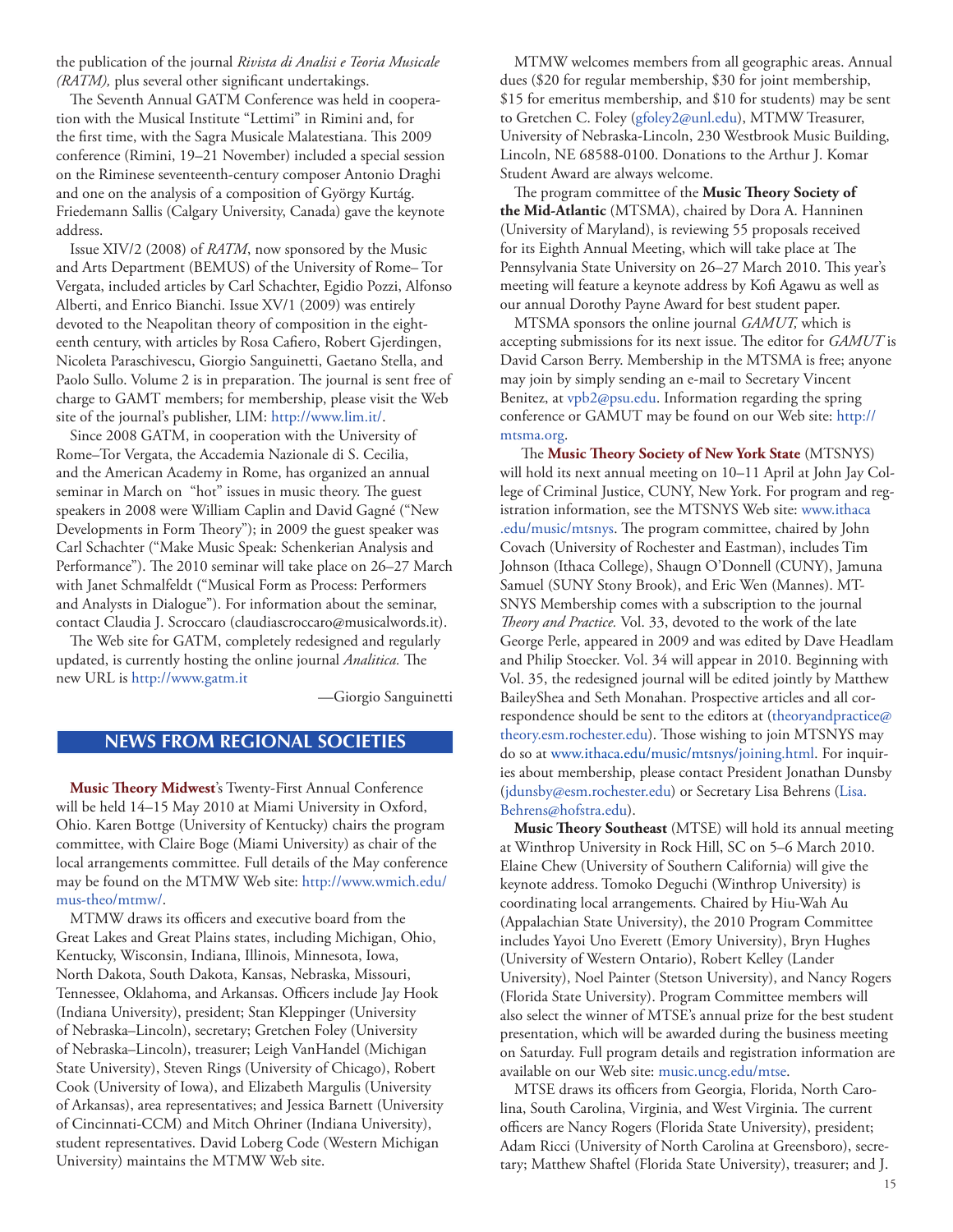Daniel Jenkins (University of South Carolina) and Irna Priore (University of North Carolina at Greensboro), members-at-large. J. Kent Williams (University of North Carolina at Greensboro) maintains MTSE's Web site.

MTSE welcomes members from all geographical areas; annual dues are \$15 for faculty and \$5 for students. Please direct membership inquiries to Matthew Shaftel [\(matthew.shaftel@fsu](mailto:matthew.shaftel@fsu.edu) [.edu\)](mailto:matthew.shaftel@fsu.edu).

The **New England Conference of Music Theorists** is pleased to announce its annual meeting, to take place at the University of Connecticut on Friday and Saturday, 16–17 April 2010. In addition to the regular paper sessions, the Conference will continue several innovations from the last several years. There will be a special session on "Canons/Margins" presenting the essays of the finalists of our NECMT Essay Prize, which is open to scholars and students of all ranks. Given the nature of the topic, we anticipate that essays will embody a broad range of issues. Possible areas of inquiry include but are not limited to marginalized repertories,composers, audiences, or pedagogies. Many methodological approaches are possible, as long as they relate in an integral way to the idea of building/maintaining/defying canons, or of working within them/thinking beyond them. The Program Committee will announce the winner following the session. The winner will be awarded a \$250 prize, receive three years' membership to NECMT, and have her or his written essay archived on the NECMT Web site.

In addition, following the success of its previous two student workshops, NECMT will hold a student workshop on the subject of rhetoric in relation to the history of theory and music analysis. Professor Patrick McCreless of Yale University will lead the workshop, to be held 9:00 a.m. to 12:00 p.m. on Friday, 16 April 2010 at the University of Connecticut. Professor McCreless and other distinguished participants will also take part in a related panel discussion. Many thanks to the University of Connecticut and the Department of Music, and especially to local arrangements chair Professor Ronald Squibbs, for helping to coordinate activities.

The 2010 Program Committee comprises Richard Bass, chair (University of Connecticut), Margaret Thomas (Connecticut College), Brian Kane (Yale University), and Peter Kaminsky (University of Connecticut, ex officio); all music-theoretical and analytical topics are welcome. The same committee will also judge the essays submitted for the NECMT Essay Prize.

The term of NECMT Secretary will expire in 2010. For creating a slate of candidates, the Executive Board has appointed a nominating committee: Roger Graybill (New England Conservatory), chair; Gary Karpinski (UMass Amherst); and Melissa King (UMass Amherst). Nominations (including selfnominations) are welcome; please send them to Roger Graybill, NECMT 2010 Nominating Committee, ([RGraybill@necmusic](mailto:RGraybill@necmusic.edu) [.edu\)](mailto:RGraybill@necmusic.edu).

This promises to be an exciting year for NECMT. Details regarding the conference and its activities can be found on our Web site: [www.necmt.org.](http://www.necmt.org)

The **Oklahoma Music Theory Round Table**, the world's oldest professional music theory society, held its annual meeting on 3 October at East Central University in Ada, Oklahoma. Our thanks go out to Professors Skye Garcia and Mark Hollingsworth for organizing the meeting. In 2010, the group will meet at Oklahoma Baptist University. For more information on the

Round Table, visit our Web site at [http://faculty-staff.ou.edu/S/](http://faculty-staff.ou.edu/S/Kenneth.D.Stephenson-1/omtrt.html) [Kenneth.D.Stephenson-1/omtrt.html](http://faculty-staff.ou.edu/S/Kenneth.D.Stephenson-1/omtrt.html) or contact Ken Stephenson [\(kstephenson@ou.edu](mailto:kstephenson@ou.edu)), (405) 325-1650.

The **Rocky Mountain Society for Music Theory** (RMSMT) will hold its annual conference 16–17 April 2010, at the University of Arizona in Tucson, in a joint meeting with the Rocky Mountain chapters of the American Musicological Society and the Society for Ethnomusicology. This year's meeting will once again feature presenters from all around the country. There will also be an award for the best student paper presented at the conference. For further information regarding local arrangements or the conference in general, please watch for announcements online or contact Don Traut, president, via e-mail ([dgtraut@](mailto:dgtraut@email.arizona.edu) [email.arizona.edu\)](mailto:dgtraut@email.arizona.edu).

The **South Central Society for Music Theory** will hold its 2010 meeting at the University of Southern Mississippi (USM) in Hattiesburg, Mississippi, on Friday and Saturday, 26–27 February 2010, concurrent with the USM Chopin/Schumann Piano Festival. Janet Schmalfeldt will be the keynote speaker. Membership fees are now \$20 (individual) and \$15 (student).

We are pleased to announce the launch of our new Web site at [http://www.music.lsu.edu/MusicTheory/SCSMT/index.html.](http://www.music.lsu.edu/MusicTheory/SCSMT/index.html) Many thanks to Jeff Perry (Louisiana State University) for all of the time and effort he put into this project.

Current SCSMT officers are Matt Steinbron (Louisiana State University), president; John Latartara (University of Mississippi) vice president; Rebecca Long (University of Massachusetts Amherst), secretary; and Joseph Brumbeloe (University of Southern Mississippi), treasurer. For more information on the South Central Society for Music Theory, please contact Matt Steinbron at [msteinbron@gmail.com.](mailto:msteinbron@gmail.com)

The **Texas Society for Music Theory** will hold its thirtysecond annual meeting on 26–27 February at Baylor University in Waco, Texas. Jana Millar is the local arrangements coordinator. The keynote speaker will be Deborah Stein (New England Conservatory of Music), who is vice president of SMT. She was both editor of and contributor to *Engaging Music: Essays in Music Analysis,* which received a Citation of Special Merit from the Society for Music Theory in 2007.

Current TSMT officers are Matthew Santa (Texas Tech University), president; Edward Pearsall (University of Texas), past president; Philip Baczewski (University of North Texas), secretary; and Barbara Wallace (Dallas Baptist University), treasurer. These officers, along with Chris Bartlette (Baylor University), Cynthia Gonzales (Texas State University), Ann Stutes (Wayland Baptist University), and John Snyder (University of Houston), comprise the Executive Board. The program committee for this year's meeting consists of Aaminah Durrani (University of Houston), John Cotner (Stephen F. Austin State University), Peter Martens (Texas Tech University), and Steven Slottow (University of North Texas). For additional information about TSMT, please contact Matthew Santa ([matthew.santa@ttu.edu\)](mailto:matthew.santa@ttu.edu). The TSMT Web site, maintained by Philip Baczewski, is located at [http://tsmt.unt.edu/.](http://tsmt.unt.edu)

The nineteenth annual meeting of the **West Coast Conference of Music Theory and Analysis** will be held at the University of Oregon in Eugene, 5–7 March 2010. The Program Committee consists of chair Jack Boss (University of Oregon), Brad Osborn (University of Washington), Tim Pack (University of Oregon), and Stephen Rodgers (University of Oregon). The theme of the conference is "Analyzing the Music of Living Composers,"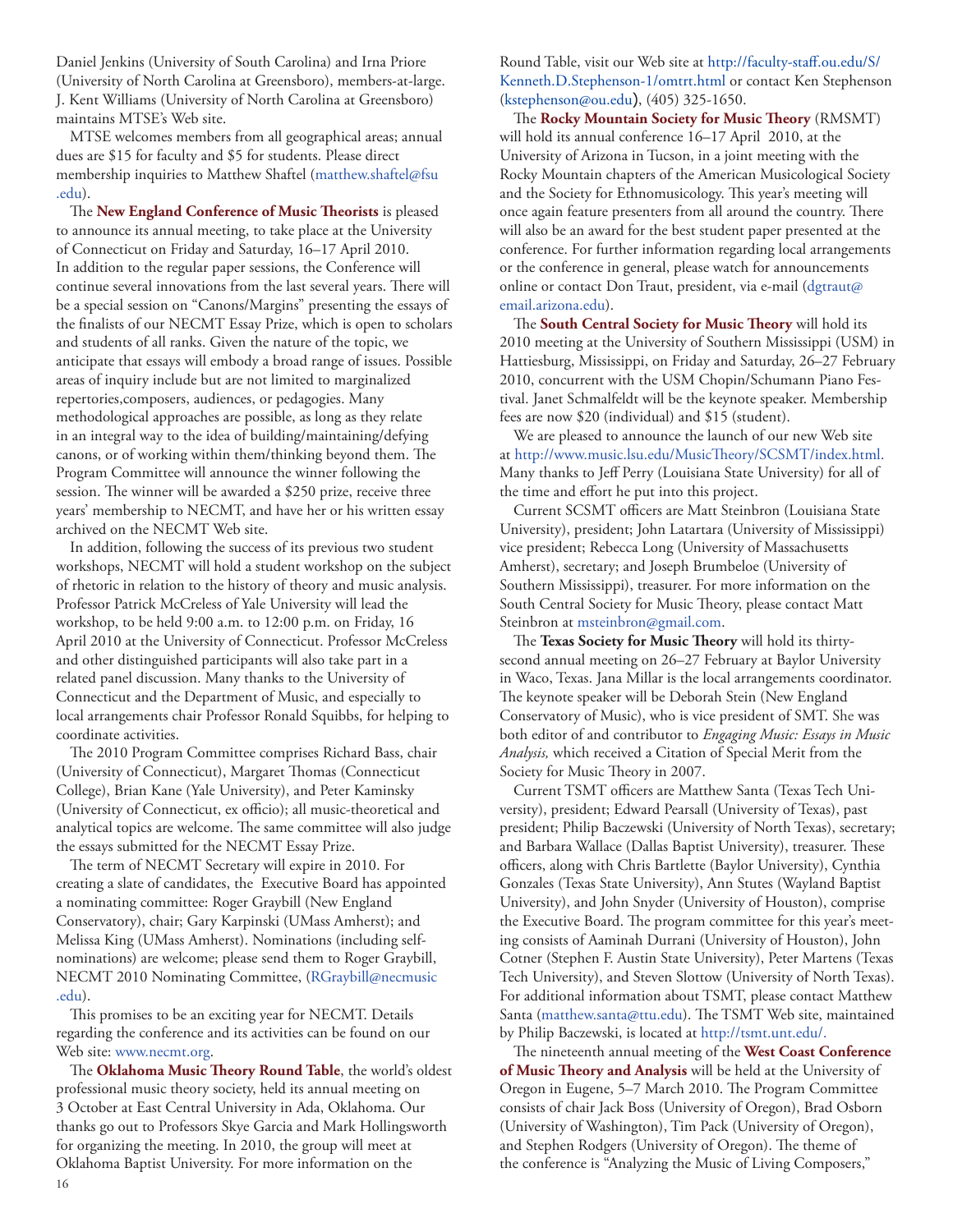<span id="page-16-0"></span>and we are delighted to welcome Jonathan Bernard of the University of Washington as our keynote speaker. We are also planning to organize an analytic symposium around the music of Colin Mawby, an Irish choral composer whose music has been featured in several of our undergraduate analysis courses in the past few years, and who will appear as respondent. We anticipate that the program will feature presentations on the music of a variety of living composers, who compose in a variety of traditional and popular styles. In addition, we expect presentations on other topics within the ever-broadening spectrum of music theory and analysis. Please consult our Web site: [http://wccmta.org](http://wccmta.org/) for more details about the program and local arrangements as they become available.

The West Coast Conference invites all who are interested in music theory and analysis to join us. Membership fees are \$10 (individual) and \$5 (student/retired), and they should be sent to Bruce Quaglia, School of Music, University of Utah, 1375 E. Presidents Circle, Salt Lake City, UT 84112-0030. If you have questions or comments regarding the WCCMTA, please contact Jack Boss, president, by e-mail (jfboss@uoregon.edu) or telephone (541.346.5654).

# **news from graduate student organizations**

On Friday and Saturday, 9–10 April 2010, the **Music Theory and Musicology Society at the University of Cincinnati's College-Conservatory of Music** (CCM) will host its third student conference: "Identity and Classification: Discerning Musical Perceptions" at the University of Cincinnati College- Conservatory of Music. This year we welcome Robert Fink (UCLA) and Janna Saslaw (Loyola University), who will both deliver keynote addresses on "Musical Identifiers and Classification Systems" and participate in a open round table discussion with a member of the CCM faculty. The conference is being held in conjunction with CCM's Thinking About Music lecture series and Electronic Media division of CCM. Details about the conference can be found on our Web site: [http://](http://www.mtmsconference.org/) [www.mtmsconference.org/](http://www.mtmsconference.org/). Please e-mail all inquiries to Katherine Campe ([ccm.mtms@](mailto:ccm.mtms@gmail.com) [gmail.com\)](mailto:ccm.mtms@gmail.com).

The **Music Theory Society at Florida State University** held its annual Music Theory Forum on 16 January 2010 at the College of Music in Tallahassee, Florida. The event, which is in its twenty-seventh year, featured Professor Frank Samarotto (Indiana University), who delivered the keynote address entitled: "What's the Use of Outmoded Theories? Rehearing Brahms's Third Symphony." The Society wishes to thank all those who submitted proposals and participated to make this year's Forum a success. The officers for MTS-FSU are Dave Easley, president; Emily Swift Gertsch, vice president; Chelsey Hamm, secretary; Fabrice Curtis, treasurer; Nastassja Riley and Crystal Peebles, Forum co-chairs. For more information on the Music Theory Society at FSU or the Music Theory Forum, please visit our Web site: [http://www.mtsfsu.org.](http://www.mtsfsu.org)

**GAMMA-UT**, the Graduate Association of Music and Musicians at UT, will hold its tenth annual conference, "Music and War," on Saturday, 27 March 2010 at The University of Texas–Austin. Graduate students from the areas of music theory, composition, musicology, ethnomusicology, and performance will meet to share their research and composers will present their works in a concert to be held that evening.

This year's keynote speaker is Suzanne Cusick (New York University). Her publications include the 2009 book *Francesca Caccini at the Medici Court* (University of Chicago Press) as well as articles on music of seventeenth-century Italy, feminist approaches to music history and criticism, queer studies in music, and music as torture. For more information, please visit: http://gammaut.music.utexas.edu/. Questions can be directed to Jane Mathieu, the conference chair, at [gamma-ut@austin.utexas.edu](mailto:gamma-ut@austin.utexas.edu).

Planning for the **Indiana University Graduate Theory Association**'s 2010 Symposium of Research in Music Theory is well underway. The Symposium will take place Friday and Saturday, 26–27 February 2010 and is titled "This is Your Brain on Music Theory." Robert Gjerdingen (Northwestern University) and Lawrence Zbikowski (University of Chicago) will give keynote addresses. Additionally, the conference will feature invited talks by Elizabeth Margulis (University of Arkansas), and Indiana University faculty Vasili Byros, Robert Hatten, Eric Isaacson, and Marianne Kielian-Gilbert. A number of submitted papers and posters will also be presented. Further information about the Symposium including the program and travel arrangements will be posted at the following Web site:

#### **Regional and Affiliate Theory Society Contacts**

**Canadian University Music Society** Deanna Oye deanna.oye@uleth[.ca](mailto:James_Deaville@Carleton.ca)

#### **Columbia Music Scholarship Conference**

[www.columbia.edu/cu/cmsc](http://www.columbia.edu/cu/cmsc)

**CUNY Graduate Students in Music** Naomi Perley [NPerley@gc.cuny.edu](mailto:NPerley@gc.cuny.edu)

**Music Theory and Musicology at CCM** Katherine Cooke [ccm.mtms@gmail.com](mailto:ccm.mtms@gmail.com)

**Music Theory Society at Florida State University** David Easley [dbe07@fsu.edu](mailto:dbe07@fsu.edu)

**GAMMA–UT** [gammaut@austin.utexas.edu](mailto:gammaut@austin.utexas.edu)

**Indiana University Graduate Theory Association** Garrett Michaelsen [gmichael@umail.iu.edu](mailto:gmichael@umail.iu.edu)

**McGill Music Graduate Students' Society** [mgss.pgss@mail.mcgill.ca](mailto:mgss.pgss@mail.mcgill.ca)

**Michigan Interdisciplinary Music Society**  John Levey [jclevey@umich.edu](mailto:jclevey@umich.edu )

**Midwest Graduate Music Consortium**

Martha Sprigge [masprigge@uchicago.edu](mailto:masprigge@uchicago.edu)

### **Music Theory Society of the**

**Mid-Atlantic** Joel Phillips Westminster Choir College Rider University 101 Walnut Lane Princeton, NJ 08540-3899 [phillips@rider.edu](mailto:phillips@rider.edu)

#### **Music Theory Midwest**

Jay Hook Jacons School of Music Indiana University Bloomington, IN 47405 [juhook@indiana.edu](mailto:juhook@indiana.edu)

#### **Music Theory Society of New York State**

Jonathan Dunsby Eastman School of Music 26 Gibbs Street Rochester, NY 10016 [jdunsby@esm.rochester.edu](mailto:jdunsby@esm.rochester.edu)

*(continued, p. 18)*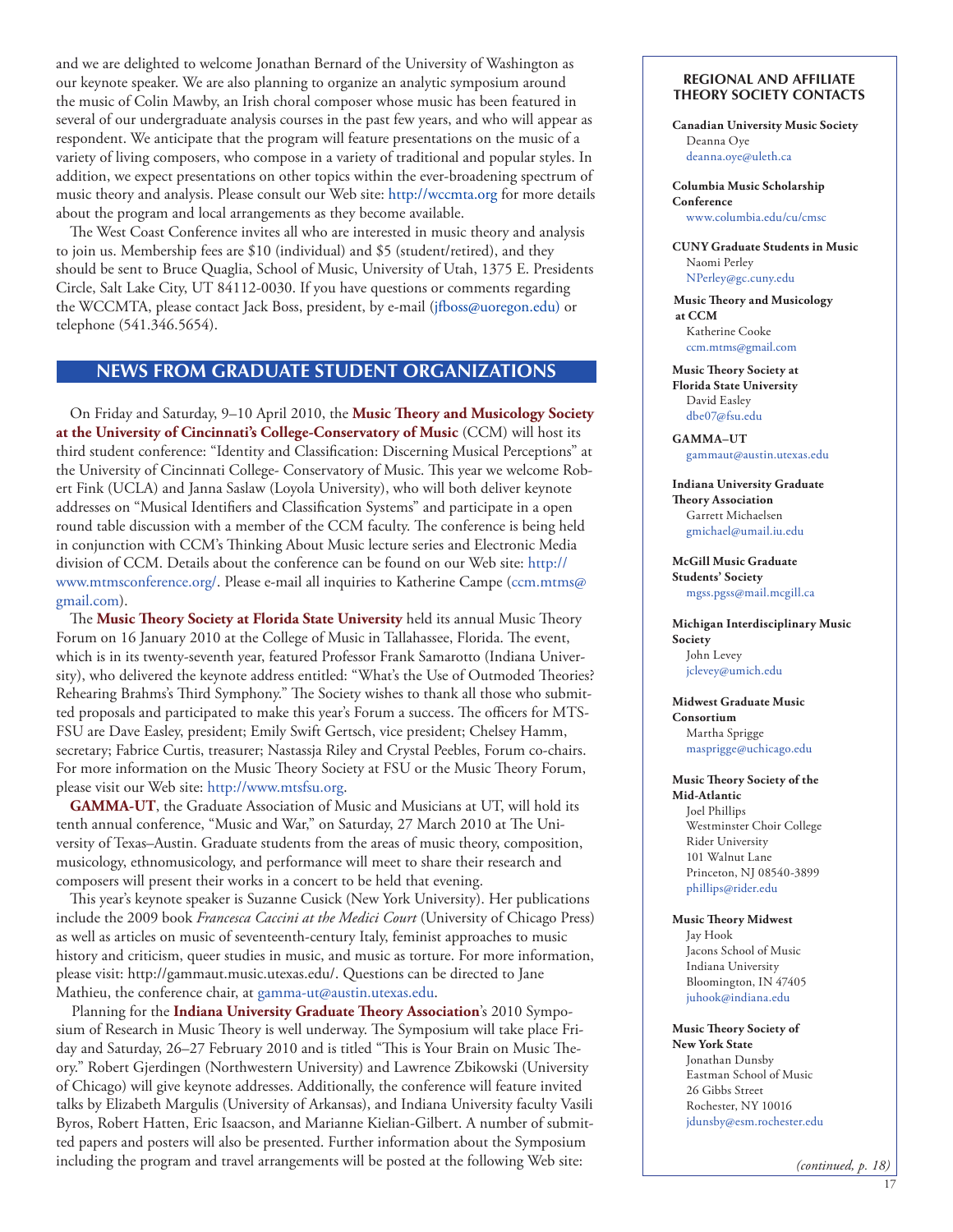# **Regional and affiliate societies,**

#### **Music Theory Southeast**

Nancy Rogers College of Music Florida State University 132 N. Copeland Ave. Tallahassee, FL 32306-1180 [nancy.rogers@fsu.edu](mailto:nancy.rogers@fsu.edu)

#### **New England Conference of**

**Music Theorists** Peter Kaminsky Department of Music University of Connecticut 1295 Storrs Rd., Unit 1012 Storrs, CT 06269-1012 [Peter.Kaminsky@uconn.edu](mailto:Peter.Kaminsky@uconn.edu)

#### **Oklahoma Theory Round Table**

Ken Stephenson Music Theory University of Oklahoma Norman, OK 73019 [kstephenson@ou.edu](mailto:kstephenson@ou.edu)

#### **Rocky Mountain Society for Music Theory**

Don Traut University of Arizona School of Music P.O. Box 210004 Tuscon, AZ 85721-0004 [dgtraut@email.arizona.edu](mailto:dgtraut@email.arizona.edu)

#### **South Central Society for**

**Music Theory** Matthew Steinbron School of Music Louisiana State University Baton Rouge, LA 70803-2504 mstein6@lsu.edu

#### **Texas Society for Music Theory**

Matthew Santa School of Music Texas Tech University 18th and Boston Avenue Box 42033 Lubbock, TX 79409-2033 matthew.santa@ttu.edu

#### **West Coast Conference of**

**Music Theory and Analysis** Jack F. Boss School of Music 1225 University of Oregon Eugene, OR 97403-1225 [jfboss@uoregon.edu](mailto:jfboss@uoregon.edu)

**Western Ontario Graduate Student Symposium** Lauren Cooke [lcooke2@uwo.ca](mailto:lcooke2@uwo.ca)

Links for the Regional and Affiliate Music Theory Societies can be found at: **[www.societymusictheory.org](http://societymusictheory.org/Events/GSWP)**

#### <http://www.music.indiana.edu/department/theory/gta/2010symp/Index.shtml>.

New this year, the Symposium will feature a graduate student workshop led by Robert Gjerdingen titled "Prototypes, Exemplars, and Rules: Different Ways to Make a Schema." Participants will be asked to prepare a set of readings in advance for discussion. To be eligible, participants must be currently enrolled in a graduate program at a university. The workshop will take place Friday, 26 February. Interested students should e-mail Garrett Michaelsen [\(gmichael@indiana.edu\)](mailto:gmichael@indiana.edu) for more information.

The 2010 officers of the Indiana University Graduate Theory Association are Garrett Michaelsen, president; Christy Keele, vice president; Mark Chilla, treasurer; John Reef, secretary; Ruthie Umthun, social chair; and Sarah Wangberg, publicity chair.

The **Michigan Interdisciplinary Music Society** is pleased to announce its fourth annual conference, Conversations in Music Scholarship, which will take place on 5–6 February 2010, at the University of Michigan in Ann Arbor. The conference will feature paper presentations, a graduate workshop led by Ramon Satyendra (University of Michigan) entitled "Writing and Evaluating Music-Analytical Arguments," and a keynote address by Kofi Agawu (Princeton University) entitled "Tonality as a Colonizing Force in Africa." An award will be given to the best student presentation at the conference this year. The officers in the Michigan Interdisciplinary Music Society are graduate students in music at the University of Michigan; they include Michael Mauskapf, president; Alison DeSimone, secretary; Nathaniel Adam, program committee chair; and Abby Anderton, graduate workshop coordinator. For more detailed information, please visit the group's Web site: www.umich.edu/~mimsoc.

The **Midwest Graduate Music Consortium**—a collaborative venture organized by students from the University of Chicago, Northwestern University, and the University of Wisconsin at Madison—will hold it's annual meeting on 16–17 April 2010 at the University of Chicago. Martin Scherzinger (New York University) will serve as the keynote speaker, delivering a paper titled "Boulez, Prophet (or How Deleuze Misunderstands Music)." In addition to an array of selected paper presentations from music students across North America, MGMC will also curate and present a new music concert on the final evening of the conference. The deadline for abstract and composition submissions has now passed, but those interested in attending the conference or who would like further information about MGMC, should contact the 2010 conference co-chairs, Martha Sprigge (papers) and Shawn Allison (compositions) at [mgmc2010@gmail](mailto:mgmc2010@gmail), or consult the MGMC Conference Web site for the latest program updates: [http://humanities](http://humanities.uchicago.edu/orgs/mgmc) [.uchicago.edu/orgs/mgmc/.](http://humanities.uchicago.edu/orgs/mgmc)

The **Music Graduate Student Society of McGill University** will be holding its annual Graduate Music Symposium on 12–14 March 2010. Professor Matthew Brown (Eastman School of Music) will deliver a keynote address on Schenkerian theory and rock music titled "'The Heinrich Maneuver': Cognitive Consequences and Cultural Repercussions." A scholar renowned for the diversity of his musical expertise, Professor Brown is the author of Debussy's *Iberia* (Oxford University Press, 2003) and *Explaining Tonality: Schenkerian Theory and Beyond* (University of Rochester Press, 2005). Further information including programs and abstracts from previous symposia is available on our Web site: [http://www.music.mcgill.ca/mgss/symposium/.](http://www.music.mcgill.ca/mgss/symposium) Please direct any questions about the symposium to [\(symposium@music.mcgill.ca\)](mailto:symposium@music.mcgill.ca).

The Society of Graduate Students in Music of the Don Wright Faculty of Music at the University of Western Ontario (London, Canada) will host its twelfth annual **University of Western Ontario Music Graduate Student Symposium** 7–9 May 2010. The program committee is currently reviewing submissions and expects to announce specific program details in the near future on their Web site: [www.music.uwo.ca/students/](http://www.music.uwo.ca/students/graduateStudentSymposium.html) [graduateStudentSymposium.](http://www.music.uwo.ca/students/graduateStudentSymposium.html)html. For further information, please contact Lauren Cooke ([lcooke2@uwo.ca](mailto:lcooke2@uwo.ca)).

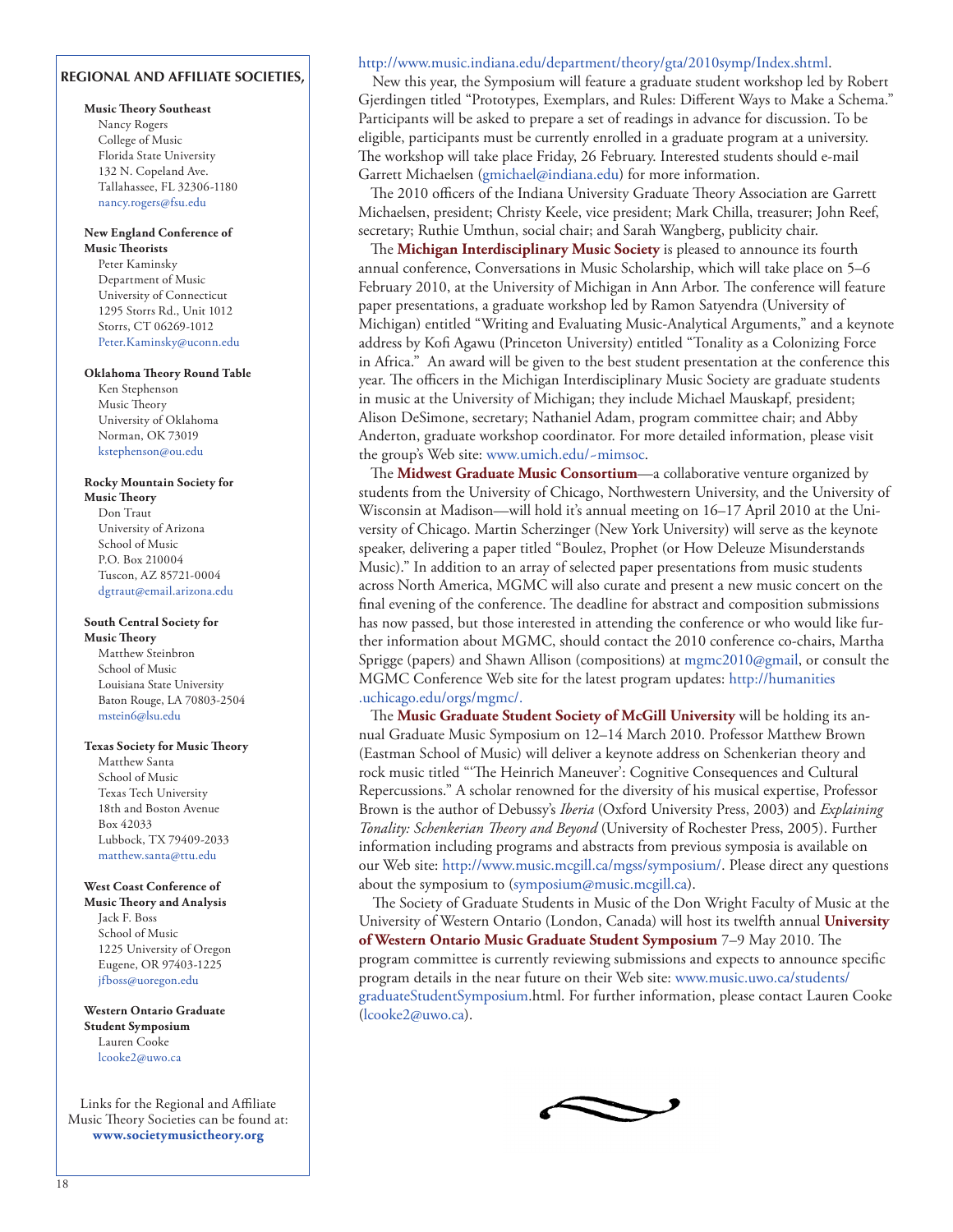# **SOCIETY FOR MUSIC THEORY** ANNUAL PUBLICATION AWARDS: 2010 —CALL FOR NOMINATIONS—

<span id="page-18-0"></span>The Society for Music Theory invites nominations for the 2010 Publication Awards, for significant contributions to music theory, analysis, or history of theory. Eligibility extends to books and articles in English, published between January 1, 2007 and December 31, 2009. Dissertations are ineligible. \* \* \* \* \*

- 
- **The Wallace Berry Award** is given for a distinguished book by an author of any age or career stage.
- **The Outstanding Publication Award** is given for a distinguished article by an author of any age or career stage.
- **The Emerging Scholar Award** is given for a book or article published within five years of the author's receipt of Ph.D. (or, in the case of someone who does not hold a Ph.D., before the author reaches the age of forty).
- **Citations of special merit** are occasionally awarded for editions, translations, reference works, or edited volumes of extraordinary value to the discipline.

We encourage all members of the Society to draw the committee's attention to distinctive publications that are eligible for this year's awards.

- Nominations may be made on a copy of this form, by letter, by electronic mail, or online through the SMT home page: Grants & Awards –> Nominations [\(www.societymusictheory.org/grants/publications\)](http://societymusictheory.org/grants/publications)
- Please give complete bibliographic information for each nominated work.
- If the information is available to the nominator, indicate whether the work is eligible for the Emerging Scholar Award, and on what basis.

\* \* \* \* \*

\_\_\_\_\_\_\_\_\_\_\_\_\_\_\_\_\_\_\_\_\_\_\_\_\_\_\_\_\_\_\_\_\_\_\_\_\_\_\_\_\_\_\_\_\_\_\_\_\_\_\_\_\_\_\_\_\_\_\_\_\_\_\_\_\_\_\_\_\_\_\_\_\_\_\_\_\_\_\_\_\_\_\_\_\_\_\_\_\_ \_\_\_\_\_\_\_\_\_\_\_\_\_\_\_\_\_\_\_\_\_\_\_\_\_\_\_\_\_\_\_\_\_\_\_\_\_\_\_\_\_\_\_\_\_\_\_\_\_\_\_\_\_\_\_\_\_\_\_\_\_\_\_\_\_\_\_\_\_\_\_\_\_\_\_\_\_\_\_\_\_\_\_\_\_\_\_\_\_

Author and publication information: \_\_\_\_\_\_\_\_\_\_\_\_\_\_\_\_\_\_\_\_\_\_\_\_\_\_\_\_\_\_\_\_\_\_\_\_\_\_\_\_\_\_\_\_\_\_\_\_\_\_\_\_\_\_\_\_\_\_\_\_

Nominator's name: \_\_\_\_\_\_\_\_\_\_\_\_\_\_\_\_\_\_\_\_\_\_\_\_\_\_\_\_\_\_\_\_\_\_\_\_\_\_\_\_\_\_\_\_\_\_\_\_\_\_\_\_\_\_\_\_\_\_\_\_\_\_\_\_\_\_\_\_\_\_\_\_\_

Nominator's e-mail address (or alternative contact): \_\_\_\_\_\_\_\_\_\_\_\_\_\_\_\_\_\_\_\_\_\_\_\_\_\_\_\_\_\_\_\_\_\_\_\_\_\_\_\_\_\_\_\_\_\_\_\_\_

Please direct electronic nominations to: [Keith.Waters@colorado.edu](mailto:Keith.Waters@colorado.edu)

Please direct USPS nominations to Professor Keith Waters, Chair SMT Publication Awards Committee College ofMusic, Campus Box 301 University of Clorado at Boulder Boulder, CO 80309-0301

*Nominations must be postmarked on or before April 1, 2010.*